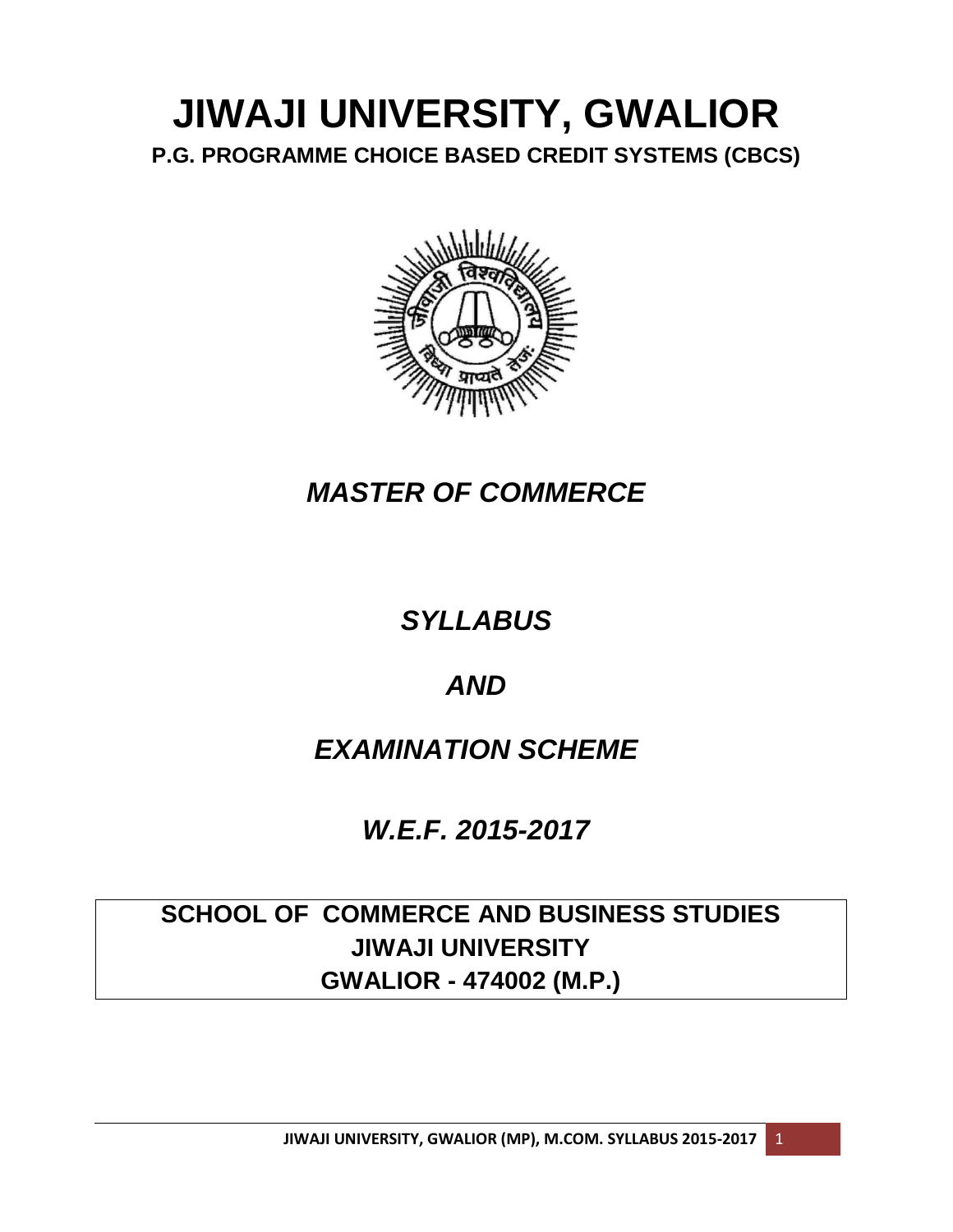# **JIWAJI UNIVERSITY, GWALIOR**

### **P.G. Programme Choice Based Credit Systems (CBCS)**

### **MASTER OF COMMERCE**

| <b>Semester</b>                                |                          | $\mathbf{I}$             | Ш           |                          |      | IV              |
|------------------------------------------------|--------------------------|--------------------------|-------------|--------------------------|------|-----------------|
|                                                | Core                     | Core                     | <b>Core</b> | <b>Elective</b>          | Core | <b>Elective</b> |
|                                                |                          |                          |             | <b>Centric / Generic</b> |      | Centric /       |
|                                                |                          |                          |             |                          |      | <b>Generic</b>  |
| <b>Theory</b>                                  | 16                       | 16                       | 08          | 08* (04 C+04G)           | 08   | 08*(04 C+04G)   |
| Seminar**                                      | 01                       | 01                       | 01          |                          | 01   |                 |
| Assignment                                     | 01                       | 01                       | 01          |                          | 01   |                 |
| <b>Dissertation</b>                            | $\overline{\phantom{0}}$ | $\overline{\phantom{a}}$ | 04#         | -                        | 08#  | -               |
|                                                |                          |                          | 14          | 08                       | 18   | 08              |
| <b>Sub Total</b>                               | 18                       | 18                       |             | 22<br>26                 |      |                 |
| Comprehensive<br>Viva-voce<br>(virtual credit) | 04                       | 04                       | 04          |                          |      | 04              |
| <b>Total</b>                                   | 22                       | 22                       | 26          |                          |      | 30              |

\* Out of elective credits 04 credits each may be obtained from other departments/ faculties/ Institutes.

- Minimum credits be earned for award of degree - 96 Credit (Valid credits -80 + Virtual Credits - 16)

Minimum credits for promotion to next semester - 12 valid credits/semester

\*\*Ability enhancement and skill development (*e.g.* Seminar)

# Dissertation will be evaluation in two parts. The progress of dissertation shall be evaluated in Semester III based on candidate's progress in finalizing research design and review of literature by the respective guides. In Semester IV, the same will be evaluated based on her/his quality of work as evaluated by the examining committee.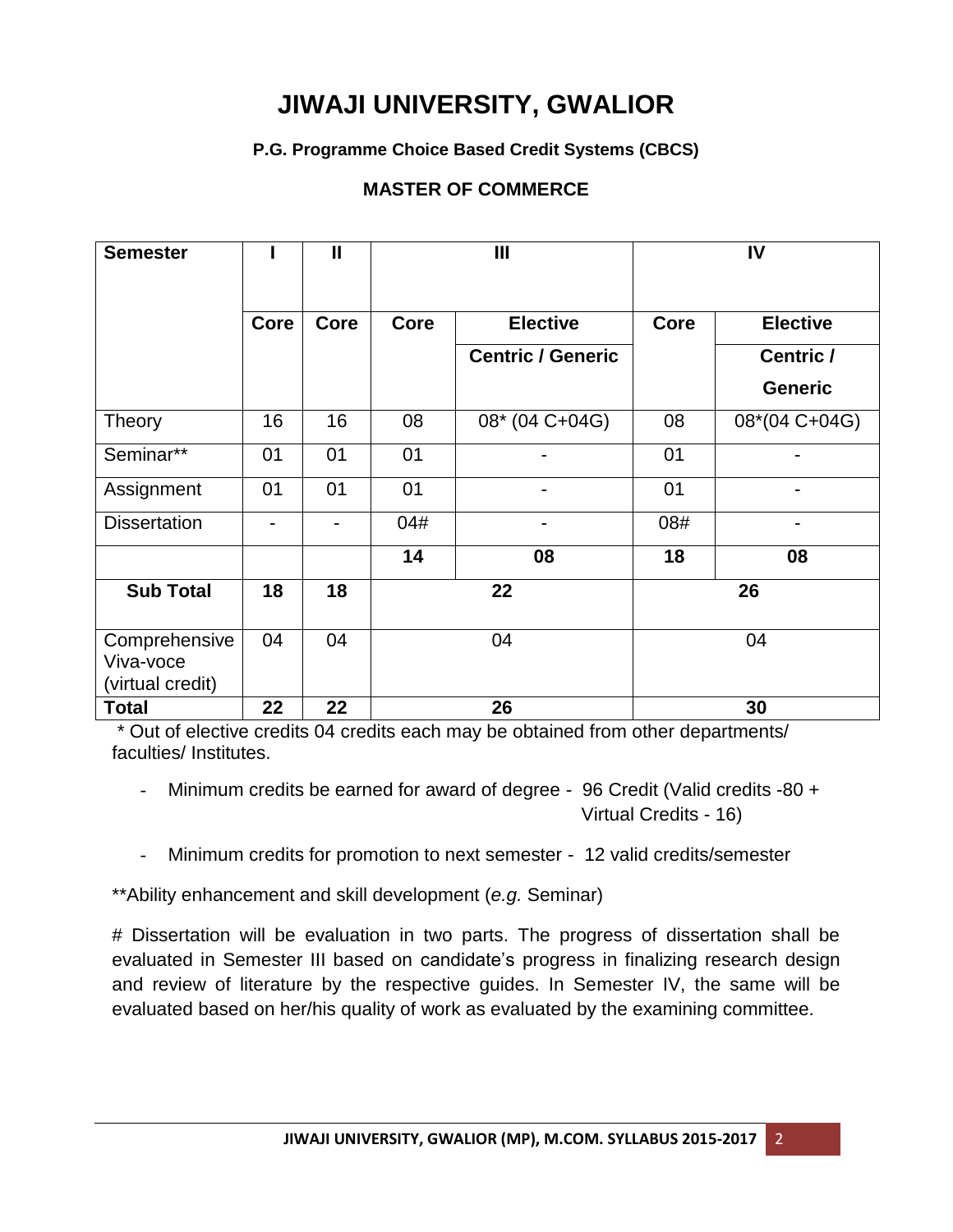# **P.G. PROGRAMME CHOICE BASED CREDIT SYSTEMS (CBCS)**

### **MASTER OF COMMERCE**

### **SYLLABUS AND EXAMINATION SCHEME (FOUR SEMESTER PROGRAMME) w.e.f. July, 2015**

### **SEMESTER- I**

| Paper  | <b>PAPER</b>                                 | <b>Credits</b> | <b>Nature</b> |   |          | P | <b>Maximum</b> |
|--------|----------------------------------------------|----------------|---------------|---|----------|---|----------------|
| Code   |                                              |                | οf            |   |          |   | <b>Marks</b>   |
|        |                                              |                | Paper         |   |          |   |                |
| MC-101 | <b>Management Principles &amp; Practices</b> | 04             | Core          | 4 | $\Omega$ | 0 | 100            |
| MC-102 | <b>Business Environment</b>                  | 04             | Core          | 4 | 0        | 0 | 100            |
| MC-103 | <b>Advanced Financial Accounting</b>         | 04             | Core          | 4 | $\Omega$ | 0 | 100            |
| MC-104 | <b>Statistical Analysis</b>                  | 04             | Core          | 4 | $\Omega$ | 0 | 100            |
| MC-105 | Seminar                                      | 01             | Core          | 0 | $\Omega$ |   | 100            |
|        |                                              |                |               |   |          |   |                |
| MC-106 | Assignment                                   | 01             | Core          | 0 | $\Omega$ | 1 | 100            |
| MC-107 | Comprehensive Viva-voce                      | 04             | Virtual       | 0 | $\Omega$ | 4 | 100            |
|        | Total                                        | 22             |               |   |          |   | 700            |

### **SEMESTER- II**

| Paper<br>Code | <b>PAPER</b>                                         | <b>Credits</b> | <b>Nature</b><br>Οf<br>Paper |          |                | P              | <b>Maximum</b><br><b>Marks</b> |
|---------------|------------------------------------------------------|----------------|------------------------------|----------|----------------|----------------|--------------------------------|
| MC-201        | <b>Organizational Behaviour</b>                      | 04             | Core                         | 4        | 0              | 0              | 100                            |
| MC-202        | <b>Corporate Accounting</b>                          | 04             | Core                         | 4        | 0              | $\Omega$       | 100                            |
| MC-203        | <b>Financial Management</b>                          | 04             | Core                         | 4        | 0              | $\Omega$       | 100                            |
| MC-204        | <b>Accounting for Managerial</b><br><b>Decisions</b> | 04             | Core                         | 4        | $\overline{0}$ | $\overline{0}$ | 100                            |
| MC-205        | Seminar                                              | 01             | Core                         | $\Omega$ | 0              | 1              | 100                            |
| MC-206        | Assignment                                           | 01             | Core                         | 0        | 0              |                | 100                            |
| MC-207        | Comprehensive Viva-voce                              | 04             | Virtual                      | 0        | 0              | 4              | 100                            |
|               | Total                                                | 22             |                              |          |                |                | 700                            |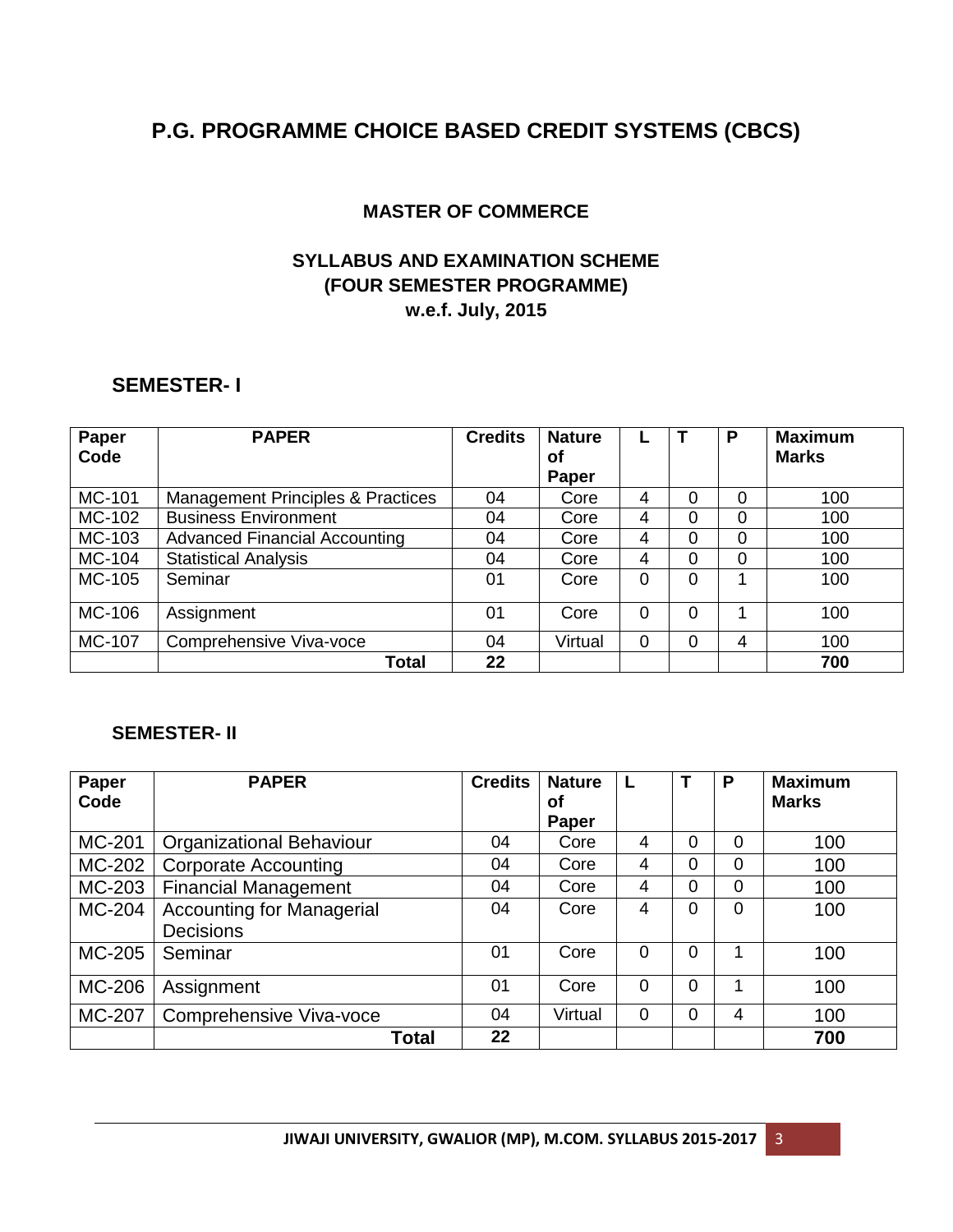### **SEMESTER- III**

| Paper<br>Code | <b>PAPER</b>                                                                                                                                                                                                                  | <b>Credits</b> | <b>Nature</b><br>of Paper |                |                | P        | <b>Maximum</b><br><b>Marks</b> |
|---------------|-------------------------------------------------------------------------------------------------------------------------------------------------------------------------------------------------------------------------------|----------------|---------------------------|----------------|----------------|----------|--------------------------------|
| MC-301        | <b>Marketing Management</b>                                                                                                                                                                                                   | 04             | Core                      | 4              | $\overline{0}$ | 0        | 100                            |
| MC-302        | <b>Indian Financial System</b>                                                                                                                                                                                                | 04             | Core                      | $\overline{4}$ | $\overline{0}$ | $\Omega$ | 100                            |
| MC-303        | a) Personnel Management and<br><b>Industrial Relations</b><br>b) Consumer Behaviour<br>c) Management of Marketing<br><b>Services</b><br>d) Management of Cost Accounting<br>e) Investment Management<br>select any one paper) | 04             | Centric                   | $\overline{4}$ | $\overline{0}$ | $\Omega$ | 100                            |
| MC-304        | a) Research Methodology<br>Income Tax Law and Practices<br>b)<br><b>Managerial Economics</b><br>C)<br>d) Public Finance<br>e) Applied Statistics<br>select any one paper)                                                     | 04             | Generic                   | $\overline{4}$ | $\overline{0}$ | $\Omega$ | 100                            |
| MC-305        | Seminar                                                                                                                                                                                                                       | 01             | Core                      | $\Omega$       | $\overline{0}$ | 1        | 100                            |
| MC-306        | Assignment                                                                                                                                                                                                                    | 01             | Core                      | $\overline{0}$ | $\overline{0}$ | 1        | 100                            |
| MC-307        | <b>Dissertation</b>                                                                                                                                                                                                           | 04             |                           | $\overline{0}$ | $\overline{0}$ | 4        | 100                            |
| MC-308        | Comprehensive Viva-voce                                                                                                                                                                                                       | 04             | Virtual                   | $\overline{0}$ | $\overline{0}$ | 4        | 100                            |
|               | <b>Total</b>                                                                                                                                                                                                                  | 26             |                           |                |                |          | 800                            |

### **SEMESTER- IV**

| Paper<br>Code | <b>PAPER</b>                                                                                                                                                                                                       | <b>Credits</b> | Nature of<br>Paper |                |   | P              | <b>Maximum</b><br>Marks |
|---------------|--------------------------------------------------------------------------------------------------------------------------------------------------------------------------------------------------------------------|----------------|--------------------|----------------|---|----------------|-------------------------|
| MC-401        | <b>Strategic Management</b>                                                                                                                                                                                        | 04             | Core               | $\overline{4}$ | 0 | $\Omega$       | 100                     |
| MC-402        | <b>Insurance Principles &amp; Practices</b>                                                                                                                                                                        | 04             | Core               | $\overline{4}$ | 0 | $\overline{0}$ | 100                     |
| MC-403        | a) Management of Sales Promotion<br>and Advertising<br>b) Management of Rural and<br><b>Agricultural Marketing</b><br><b>International Marketing</b><br>C)<br>d) Institutional Accounting<br>select any one paper) | 04             | Centric            | $\overline{4}$ | 0 | $\Omega$       | 100                     |
| MC-404        | a) Strategic Financial<br>Management<br><b>Economic Legislations</b><br>b)<br>c) Foreign Trade Polices<br>Documentation and Procedure<br>d) Indirect Taxes<br>select any one paper)                                | 04             | Generic            | $\overline{4}$ | 0 | $\Omega$       | 100                     |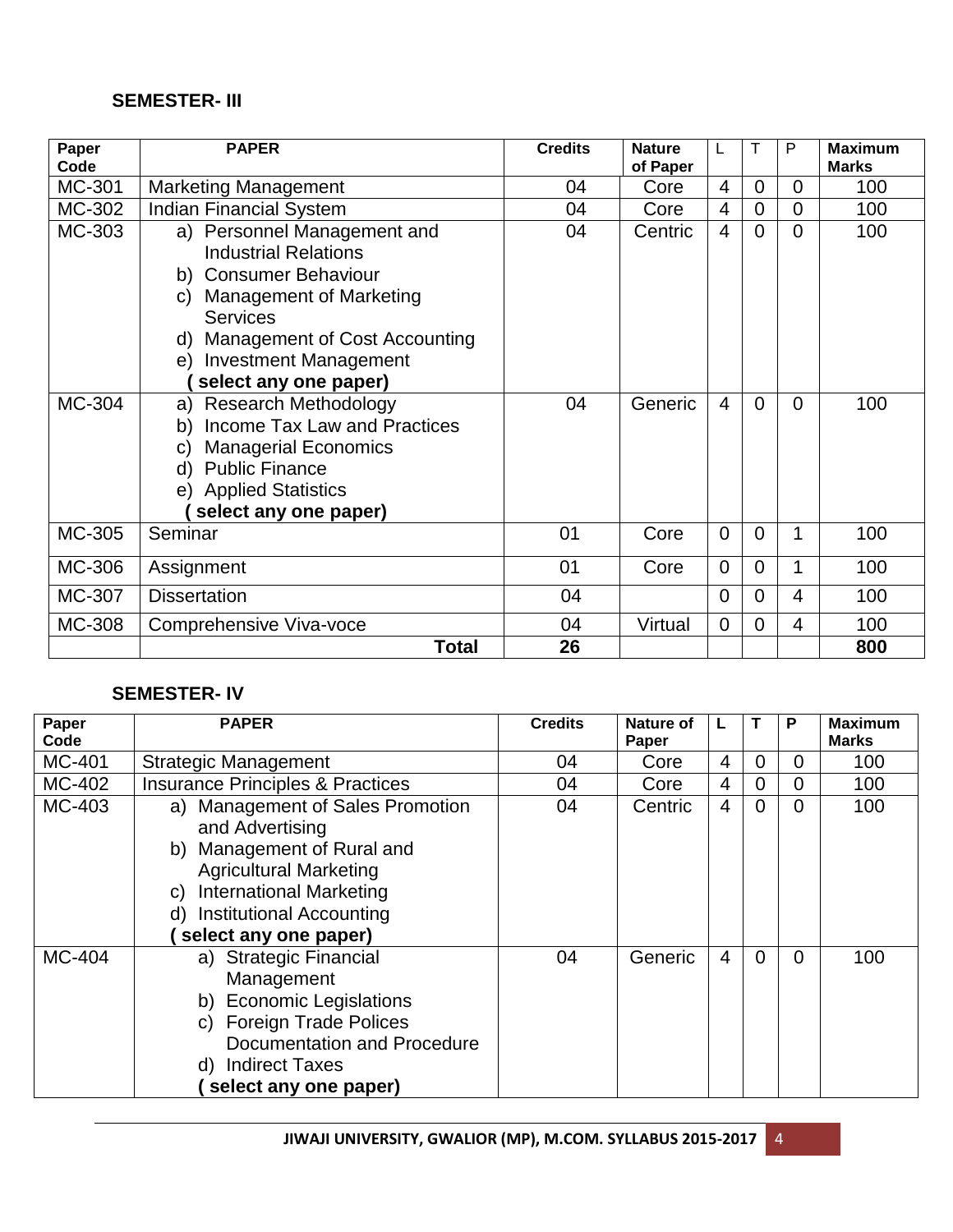| MC-405 | Seminar                 | 01 | Core    |  |   | 100 |
|--------|-------------------------|----|---------|--|---|-----|
| MC-406 | Assignment              | 01 | Core    |  |   | 100 |
| MC-407 | <b>Dissertation</b>     | 08 |         |  | 8 | 100 |
| MC-408 | Comprehensive Viva-voce | 04 | Virtual |  |   | 100 |
|        | Total                   | 30 |         |  |   | 800 |

### **IMPORTANT NOTE:**

- 1. Each Course will be assessed for 100 marks, out of which 60 Marks will be for end semester examination and 40 marks will be for continues evaluation.
- 2. Total three tests of 20 Marks each during the semester in each course. Out of these, marks of obtained in two best tests will be awarded to the student.
- 3. Evaluation of Paper MC-107, 207, 308, 408 i.e. Comprehensive Viva-Voce would be conducted jointly by one internal and one external examiner.

Evaluation of Paper MC-105,106,205,206,305,306,405,406 i.e. Seminar /Assignment of theoretical papers would be conducted jointly by internal examiner(s).

- 4. Students are required to select two papers, one paper from centric and one paper from generic in III and IV Semester.
- 5. Dissertation will be evaluation in two parts. The progress of dissertation shall be evaluated in Semester III based on candidate's progress in finalizing research design and review of literature by the respective guides. In Semester IV, the same will be evaluated based on her/his quality of work as evaluated by the one internal and one external examiner.
- 6. University Teaching Department reserves the right not to offer those centric /generic courses to the students of M.Com. III and IV semester for which adequate teaching facilities do not exist in the UTD. The decision of the Head will be final in this matter.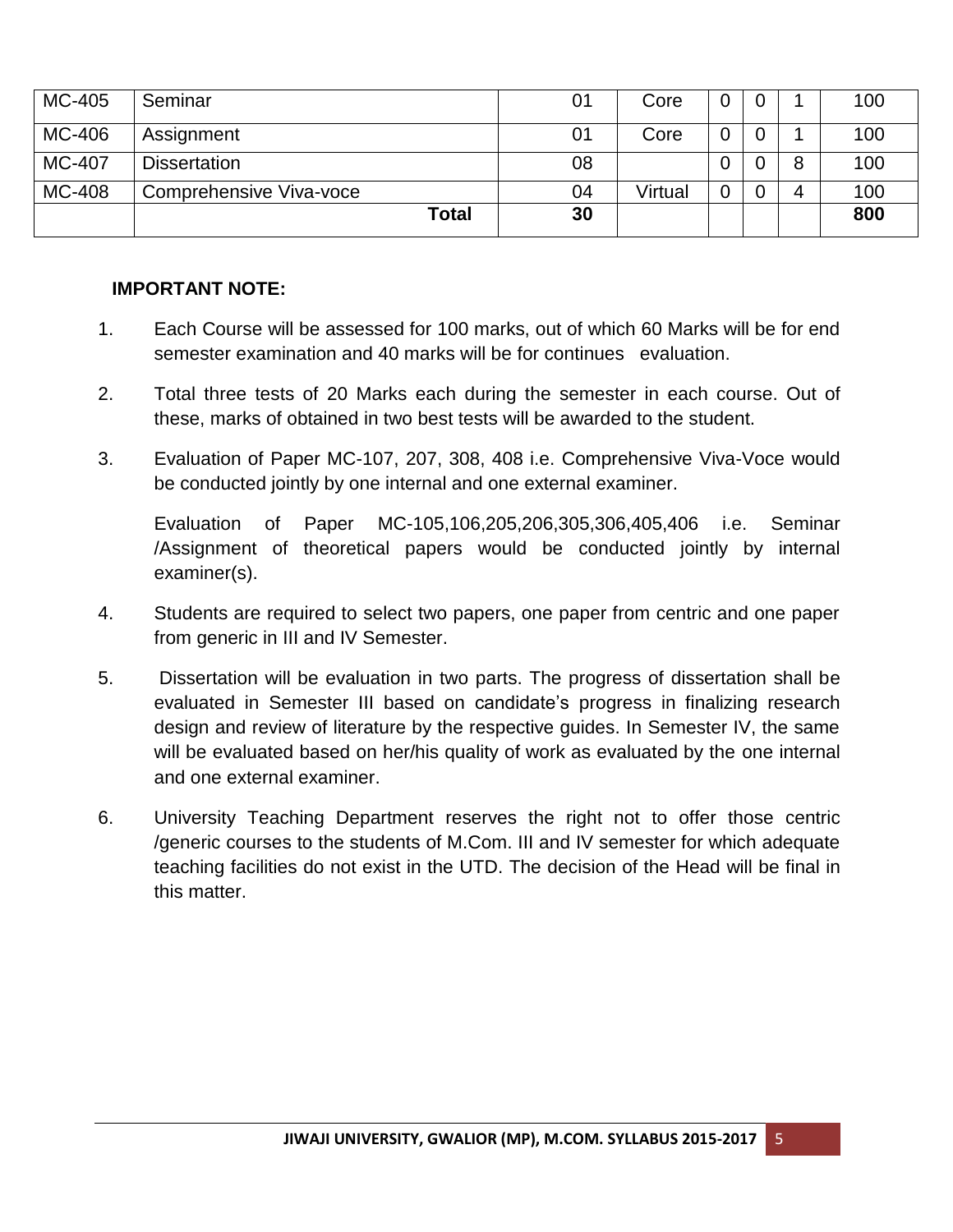# **MC-101: MANAGEMENT PRINCIPLES AND PRACTICES**

 **(Core Paper) Max. Marks: 100**

 **Ext. Exam: 60 Cont. Eva: 40**

- Unit **I** Meaning, Nature, Process, Significance and Principles of Management, Professional Management in India, Managerial Roles and managerial Skills. Functional Areas of Management and Development of Management Thought - Classical, Neo-Classical and Modern approach.
- **Unit - II** Nature And Types of Planning, The Planning Process, principles of Planning, Types of Plans, Importance and Limitations of Planning, Management by objectives (MBO), Benefits and Weaknesses of MBO. Corporate Planning and Environmental Analysis - Process, Components and Techniques.
- **Unit - III** Concept, Process and Principles of Organization, Forms of Organization Structure, Organizational Charts and manual, Span of Management. Concept of Authority, Types of Authority Relationships. Concept, Process of Delegation of Authority and barriers to Effective Delegation.
- **Unit - IV** Concept, Nature and process of Decision Making, Types of Decisions, Rationality in Decision making and Creativity in Decision making. need and significance of coordination, Principles and Techniques of Effective Coordination. Nature and process of Communication, Communication Network, Direction of Communication, Barriers in Communication, Ten Commandments of Good Communication.
- **Unit - V** Concept of Direction and its Techniques, Concept and Process of Control, Types of control. Essential of effective Control Systems, Limitations of control, Techniques of managerial Control. Management By Exception. Management of change, new Challenges for Managers.

- Kumar Pradeep and Thakur K.S., Management Principles and Practices, Wisdom Publications, New Delhi.
- Harold Koontz, O'Donnell and Heinz Weihrich, Essentials of Management, Tata McGraw Hill, New Delhi.
- Stoner, Management, PHI Learning, New Delhi.
- M. Prakash and Parag Diwan, Management Principles and Practices, Excel Books, New Delhi.
- Chandan, J.S., Management concepts and Strategies, Vikas Publishing House, New Delhi.
- Robert C. Apple by: Modern Business Administration, McMillan India Ltd., New Delhi.
- Moshal, B.S., Principles of Management, Ane Books Pvt. Ltd., New Delhi.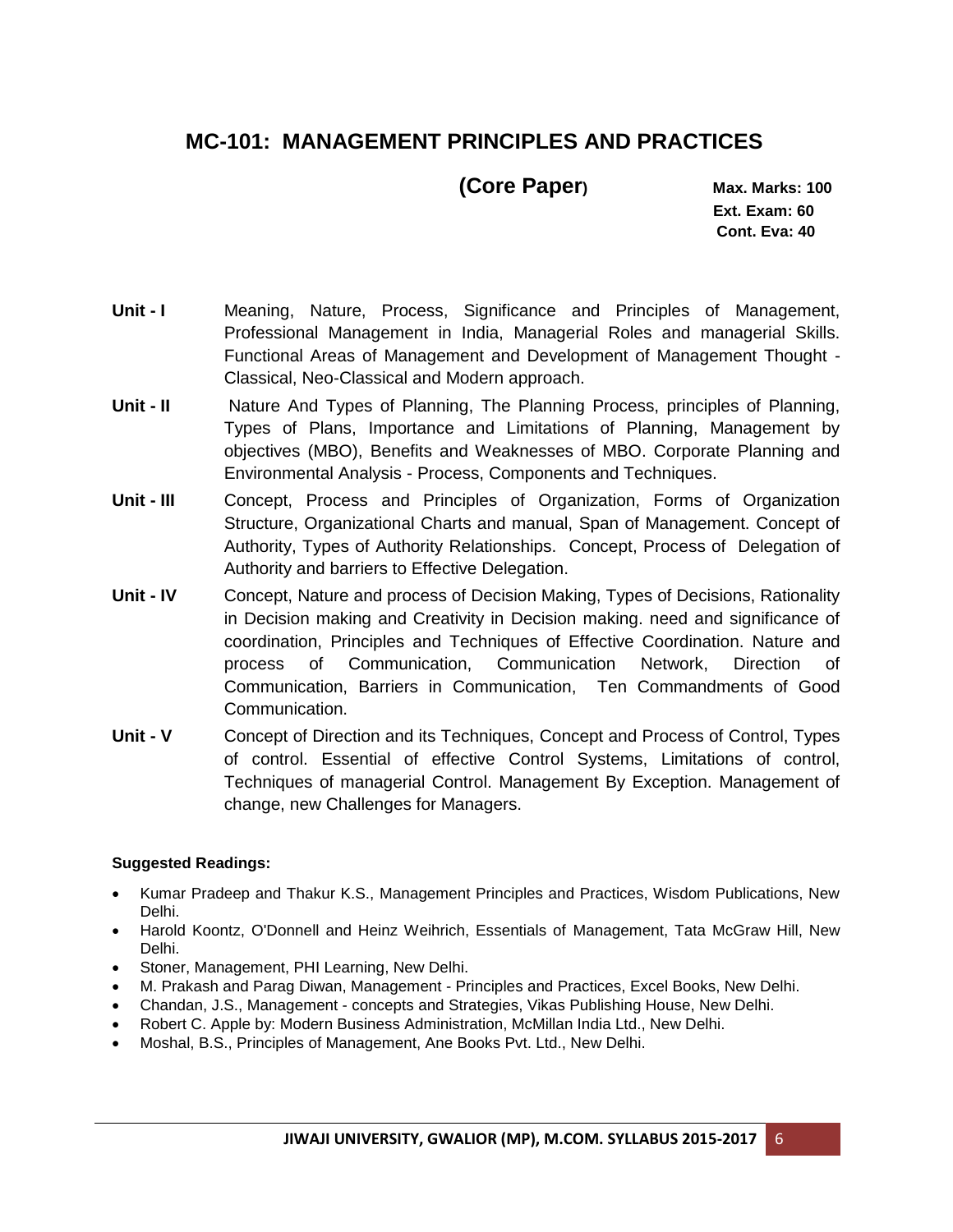# **MC-102: BUSINESS ENVIRONMENT**

# **(Core Paper) Max. Marks: 100**

 **Ext. Exam: 60 Cont. Eva.:40**

- **Unit I** Concept of business environment. Components of business environment. Socio culture environment base of business. Concept of business ethics and morality. Concept of social audit.
- **Unit II** Economic Environment of Business. New Economic Policy, second generation reforms. Present industrial Policy. Industrial licensing policy. export-import Policy. Monetary Policy. Fiscal Policy.
- **Unit - III** Political and Legal environment of Business- Critical elements of political environment Government and business, changing dimensions of legal environment in India.
- **Unit - IV** Patent Act 1951. Competition Act 2002 Liberalization Policy Implications of Globalization. Policy in Business.
- **Unit - V** International and Technological Environment. Multinational Corporations, Foreign Collaborations and Indian Business. Non-resident Indians and Corporate sector International Institutions. W.T.O. World Bank IMF Foreign trade Policy. Technological Environment in India. Policy & Research and development Technology Transfer.

- G. Updahaya Sharma & Dayal: Business Environment (Hindi & English) Ramesh Book Depot.
- B.P. Gupta & H.R. Swami Ramesh Book Depot.
- P. Kumar Mahaveer Book Depot.
- O.S. Shrivastava (Kalyani Publication)
- V.C. Sinha, Sahitya Bhawan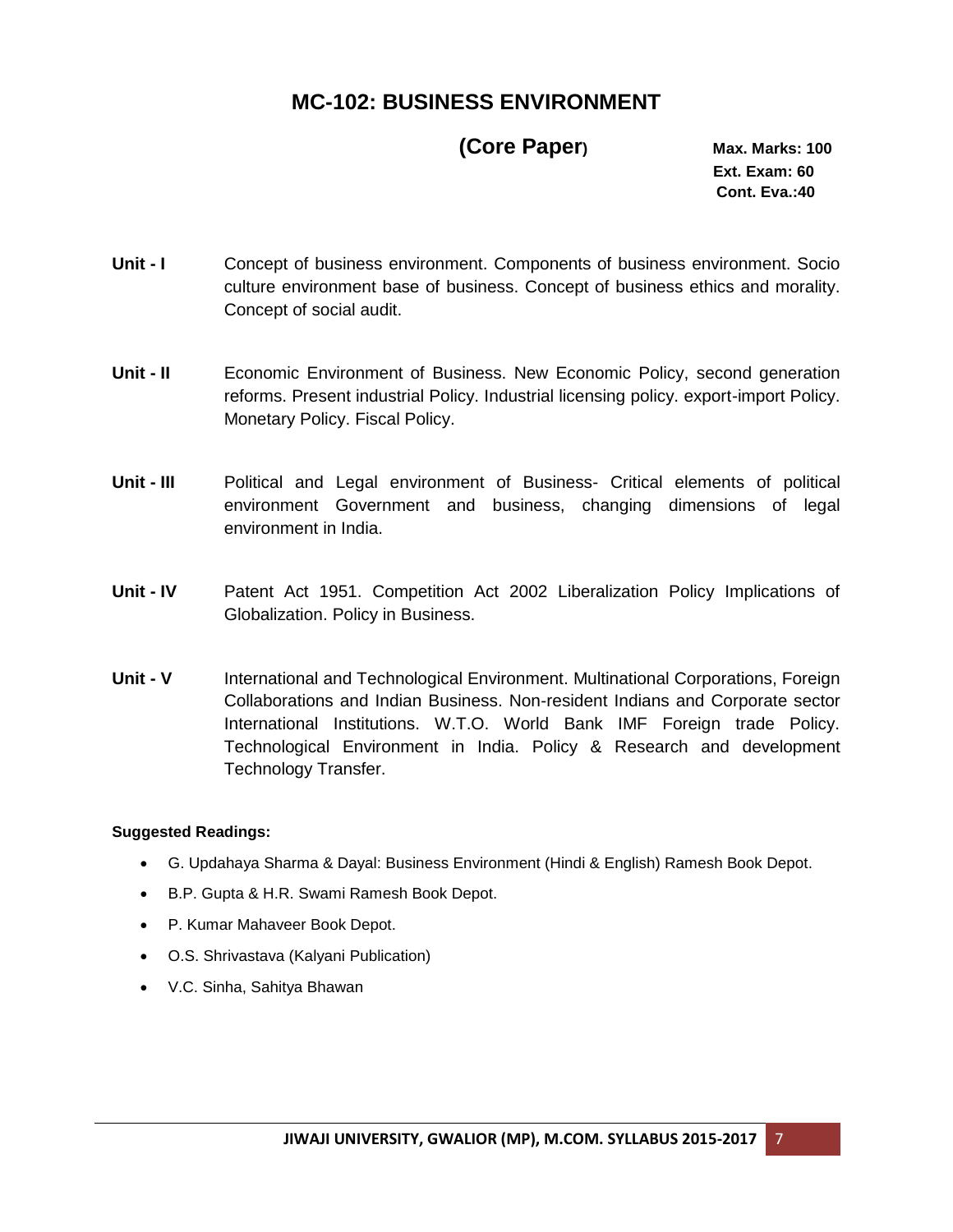## **MC-103: ADVANCED FINANCIAL ACCOUNTING**

### **(Core Paper) Max. Marks: 100**

 **Ext. Exam: 60 Cont. Eva: 40**

- **Unit I** Final Accounts with (Advanced (IFRS) International Adjustment), Financial Reporting System.
- **Unit - II** Accounting from Incomplete Records. Accounting for non-profit organisation.
- Unit III Investment Accounting, Branch and Departmental Accounts.
- **Unit - IV** Accounting for Hire Purchase and Instalment System, Insolvency Accounts.
- **Unit - V** Dissolution of Partnership firm, Amalgamation of firm, sale of firm.

- S. M. Shukla, Advanced Financial Accounting
- Tulsiyan , Advanced Financial Accounting
- Khandelwal & Khandelwal, Advanced Financial Accounting
- Jawaharlal, Advanced Accounting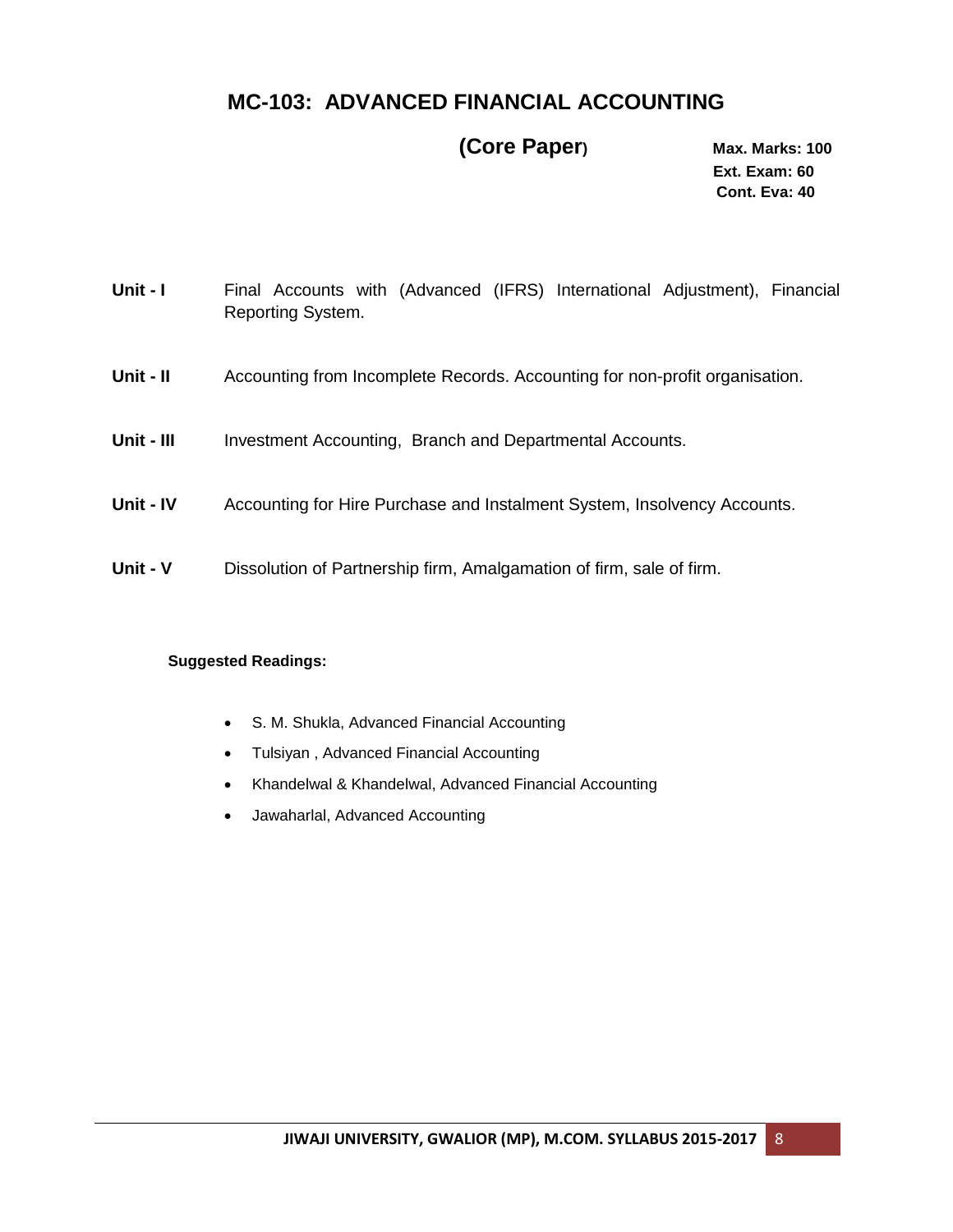# **MC-104: STATISTICAL ANALYSIS**

### **(Core Paper) Max. Marks: 100**

 **Ext. Exam: 60 Cont. Eva: 40**

- **Unit I** Regression, Intrapolation and Extrapolatin.
- **Unit - II** Association of Attributes coefficient of association by Yule's formula and association of attributed upto 3<sup>rd</sup> order, Chisquare Test.
- **Unit - III** Probability –Concept and uses of probability in Permulation and computation probability theories – addtion, multiplication, Bernoulli theories., Theoretical Frequency distribution.
- **Unit - IV** Sampling Theory Basic concepts, Types, Techniqus and Testing, Practical uses of sampling, Standard erros and its computation. Test of single proportions and difference of proportions.
- **Unit - V** Test of significance based on 'T', 'F' and 'Z' distribution. Analysis of variance.

- *Wilcox, Rand R.,* BASIC STATISTICS Understanding Conventional Methods and Modern Insights*, Oxford University Press, 2009.*
- *Hoff, Peter D., -* A First Course in Bayesian Statistical Methods*, Springer, 2009.*
- *Dalgaard, Peter -* Introductory Statistics with R, Second Edition*, Springer, 2008*.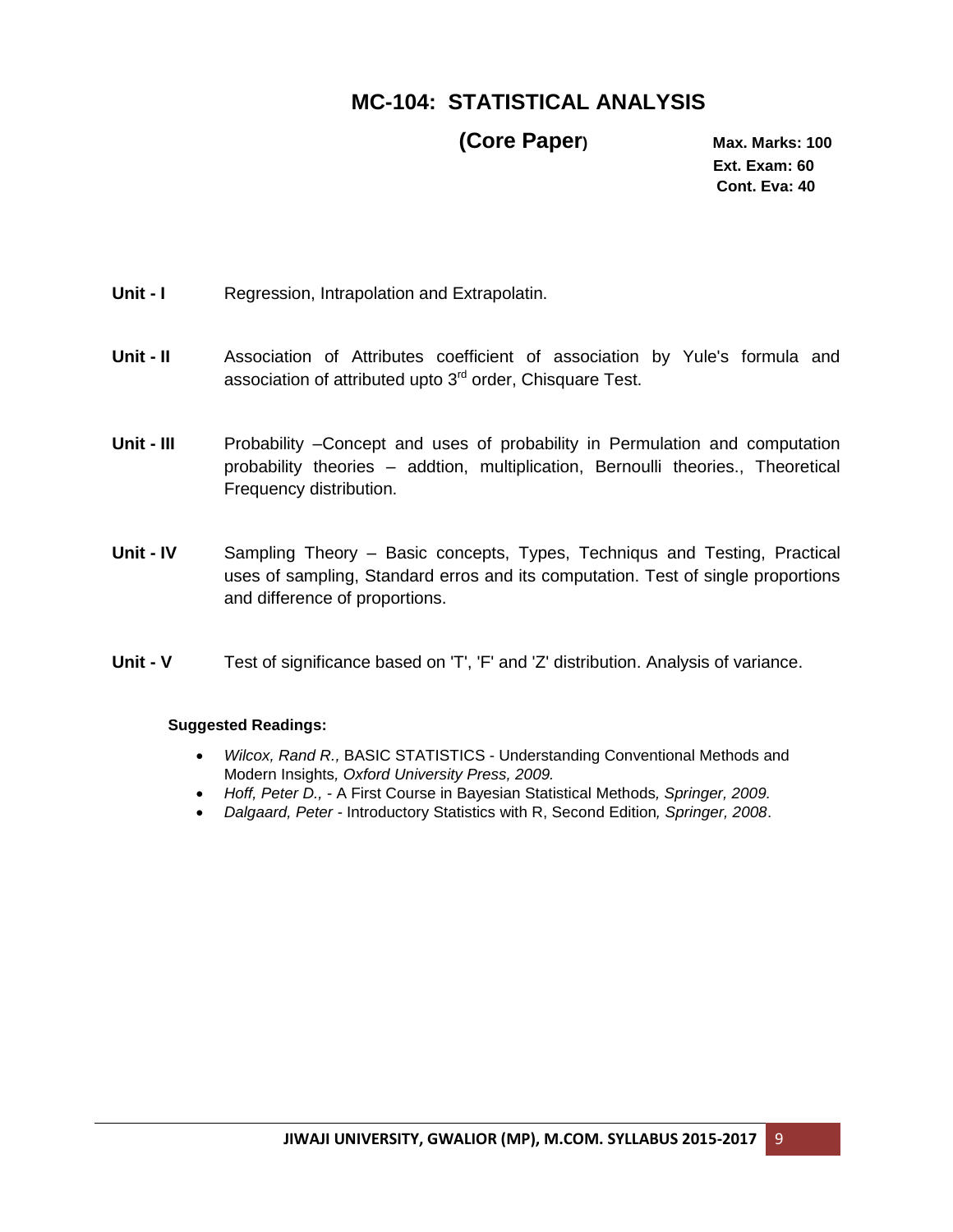# **MC-201: ORGANIZATIONAL BEHAVIOUR**

# **(Core Paper) Max. Marks: 100**

 **Ext. Exam: 60 Cont. Eva: 40**

- Unit **I** Concepts, Nature and Determinants of organization behaviour, Models of organization behaviour, Challenges and opportunities for organization behaviour, Meaning and Importance of Individual behaviour, natural Process of perception, Components of Learning, Principles and Theories of Learning.
- **Unit - II** Values and attitudes Concepts, Types and sources, Measurement of Attitude, Defining and classifying groups, stages of Group Development, Group Structure, Group processes, Group Dynamics, Group V/S Team, Team Effectiveness, Group And Intergroup Relations.
- **Unit - III** Emerging perspective of Motivation, concepts and Types of motivation, theories of Motivation - Mallow's Hierarchy of needs, Herzberg's two factor theory, ERG Theory, Vroom's expectancy theory, equity theory, reinforcement theory and behaviour Modification.
- **Unit - IV** Nature and significance of leadership, leadership in Different Cultures, Leadership Theories : Trait Theories, Behavioral Theories - Ohio State Studies, Michigan Studies, and Managerial Grid. Fielder's Contingency Model, Hersey and Blanchard's situational Theory, path Goal Theory, Leadership Styles and transformational Leadership.
- **Unit V** Transitions in conflict thought, functional versus Dysfunctional conflict, conflict Process, conflict Management Techniques, negotiation Process concept of Organizational culture, Relationship of Culture with Organizational behavior, national and Global culture, Levels of Organizational Culture. Organizational change and Development-forces of changes, Resistance to change, Process for planned Organizational change, Change cycles and techniques of Organizational Development.

- Kumar Pradeep and Thakur, K.S., Organisational Behaviour, Wisdom Publications, New Delhi.
- Fred Luthans, *Organisational Behaviour,* McGraw Hill Book Co., 1995.
- Stephen *P.* Bobbins, *Organisational Behaviour,* Prentice Hall, 1997.
- Keith Davis, Human *Behaviour at* Wor/c,.-M.cGraw Hill Book Co., 1991
- Gregory Moorehead and R.S. Griffin, *Organisational Behaviours: Managing People and Organisations,* Jaico, 1994.
- Judith R. Gordon, A Diagnostic *Approach to Organisational Behaviour*, Allyn & Bacon, 1993.
- Pradeep Kumar and K S Thakur, Organizational Behaviour, Wisdom Publication.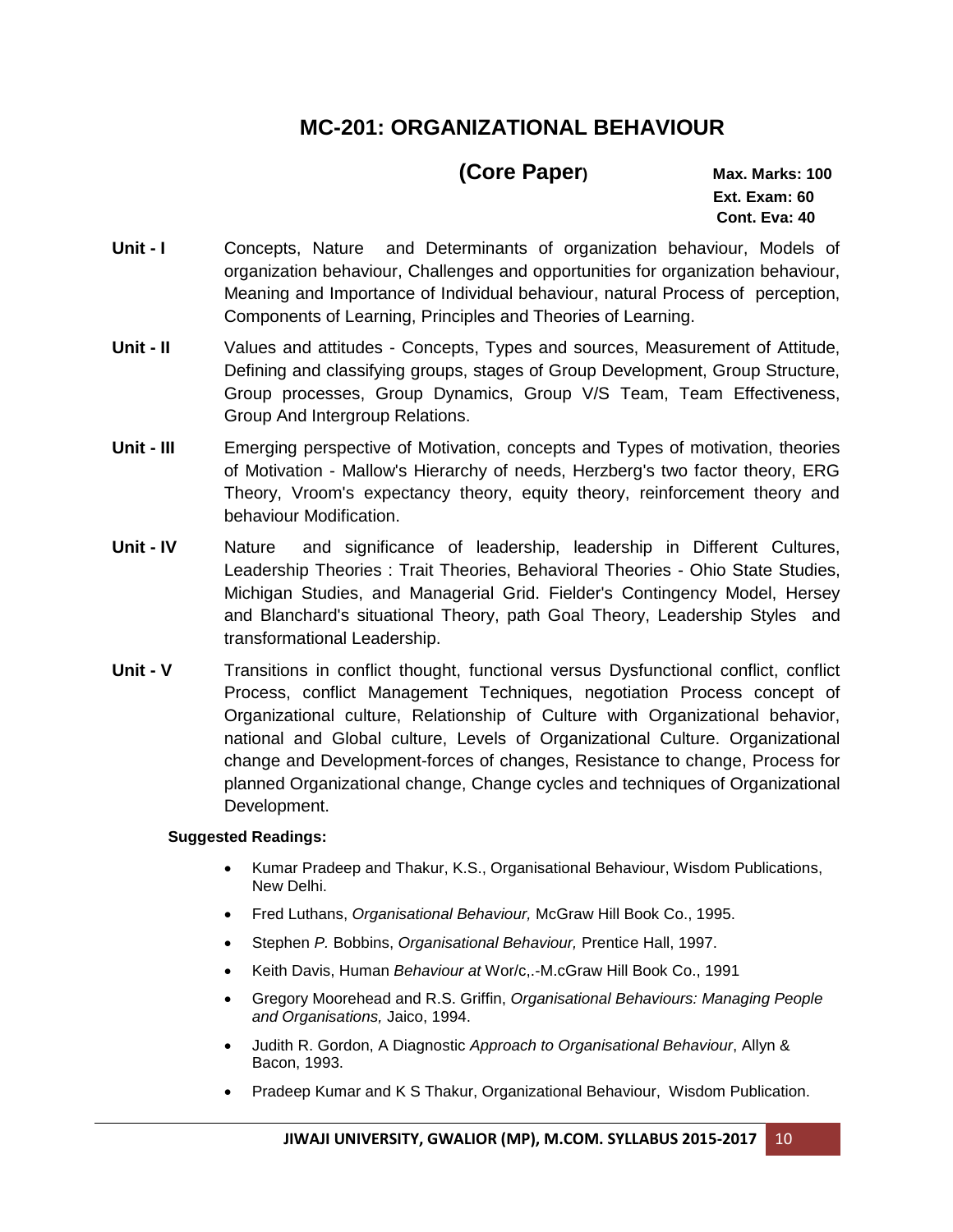# **MC-202: CORPORATE ACCOUNTING**

## **(Core Paper) Max. Marks: 100**

 **Ext. Exam: 60 Cont. Eva: 40**

- Unit I Issue and Forfeiture of shares, Accounting for Redemption of Preference Share and Debenture, Buy back of Equity Share, Bonus Shares.
- **Unit - II** Company Final Accounts.
- **Unit - III** Computation of prior and post incorporation profit and loss. Accounting of under writing commission
- **Unit – IV** Valuation of Goodwill, Valuation of Share, Accounting for Liquidation.
- **Unit - V** Merger of Companies, AS-14, Internal reconstruction of a Company.

- M.C. Shukla, T. S. Grewal & S. C. Gupta, Advanced Accounts Vol. II, , Sultan Chand & Company Ltd; Ram Nagar, New Delhi – 110055.
- R. L. Gupta & M. Radhaswamy, Company Accounts, , Sultan Chand & Sons, 23, Darya Ganj, New Delhi – 110002.
- S.N. Maheshwar, Corporate [Accounting,](http://www.futureaccountant.com/almanac/intermediate-pe-ii/syllabus-books/cs-group-i-company-accounts-cost-management-accounting.php) Vikas Publishing House (Pvt) Ltd; 576, Masjid Road, Jangpura, New Delhi – 110014.
- S.P Jain & K.L Narang, Company Accounts, Kalyani Publishers, 24, Daryaganj, New Delhi 110002.
- Sehgal & Sehgal, Advanced Accounts, Vol. 2,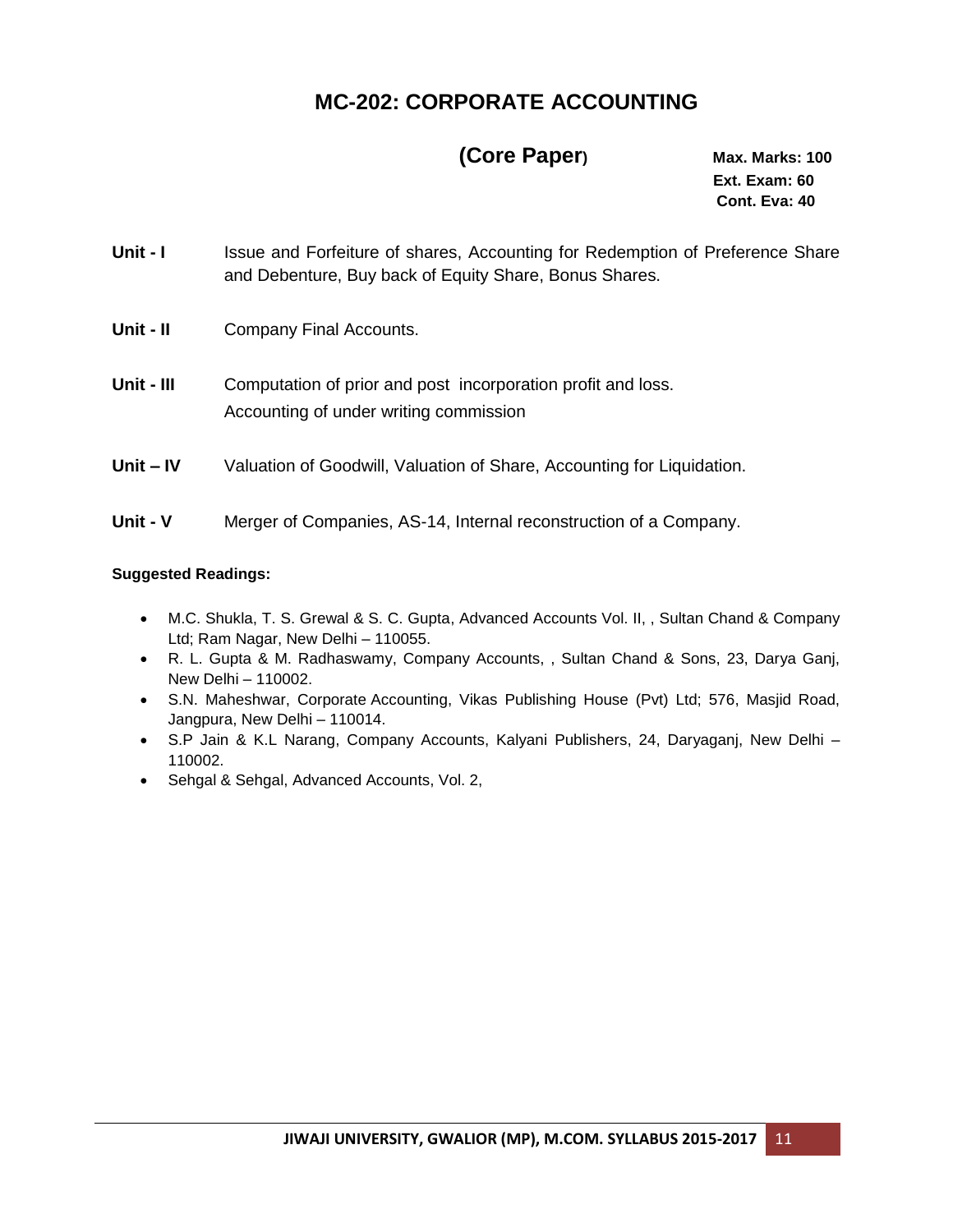## **MC-203: FINANCIAL MANAGEMENT**

### **(Core Paper) Max. Marks: 100**

 **Ext. Exam: 60 Cont. Eva: 40**

- Unit **I** Financial Management Introduction, concept of finance functions, Types of Financial Decisions, Importance, Objective organization and responsibility of finance Management.
- **Unit - II** Financial Planning, Capitalization, over and under capitalization, capital structure, Trading on equity.
- **Unit - III** Leverage Analysis: Operating and financial, long term medium term, short term requirement sources of funds Share Capital & Debenture.
- **Unitt - IV** Cost of capital: objectives, Types and Analyses, Dividend Decision Policy, Management of Income and Ploughing back of profits.
- **Unit - V** Management of working capital, Management concepts of working capital, significance of working capital, sources of working capital, methods of working capital control techniques of cash, receivable, Inventory.

- Kuchhal, S. C. Chaitanya, Financial Management-.
- Kulkarni, M. A. Career, Financial Management.
- Pandey, I. M. Vikas, Financial Management
- Horne, J. C. V., Financial Management & Policy, Pearson.
- Srivastava, R. M., Financial Management & Policy: Global Praspective, Himalaya.
- R.P. Rustagi, Financial Management,
- B. Banerjee, Financial Management & Policy,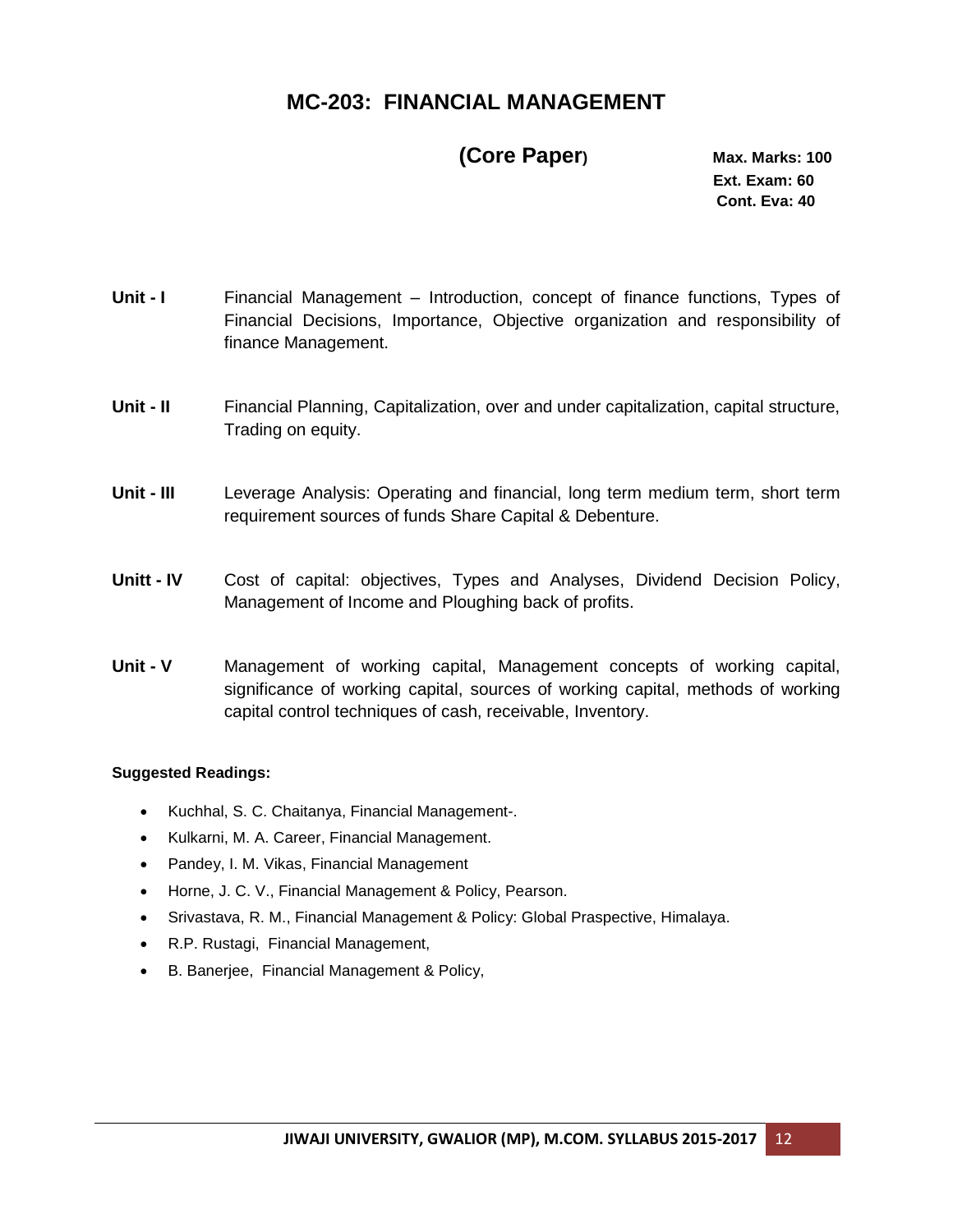# **MC-204: ACCOUNTING FOR MANAGERIAL DECISIONS**

### **(Core Paper) Max. Marks: 100**

 **Ext. Exam: 60 Cont. Eva: 40**

- **Unit I** Management Accountancy: meaning, Nature, scope and functions, Role of Management Accounting in decision making, Tools & Techniques of Management Accounting. Management Accounting Vs. Financial accounting and cost Accounting.
- **Unit - II** Financial Statements, Meaning Limitations, Objectives and Methods of Financial Statement Analysis: Ratios - Classification, Profitability, Turnover ratio Financial Ratios, Advantages of Ratio Analyses and Limitations.
- **Unit - III** Capital Budgeting Nature, Characteristics and Methods of Capital Budgeting.
- **Unit - IV** Fund flow, cash flow statement (As per Accounting Standard)
- **Unit - V** Cost of Capital, Responsibility Accounting, Management Reporting.

- S.P. Gupta, Management Accounting
- K.G. Gupta, Management Accounting
- S.N. Maheshwari, Management Accounting
- Jawaharlal, Management Accounting
- R.P. Rustagi, Management Accounting
- Agrawal & Agrawal, Management Accounting (Hindi)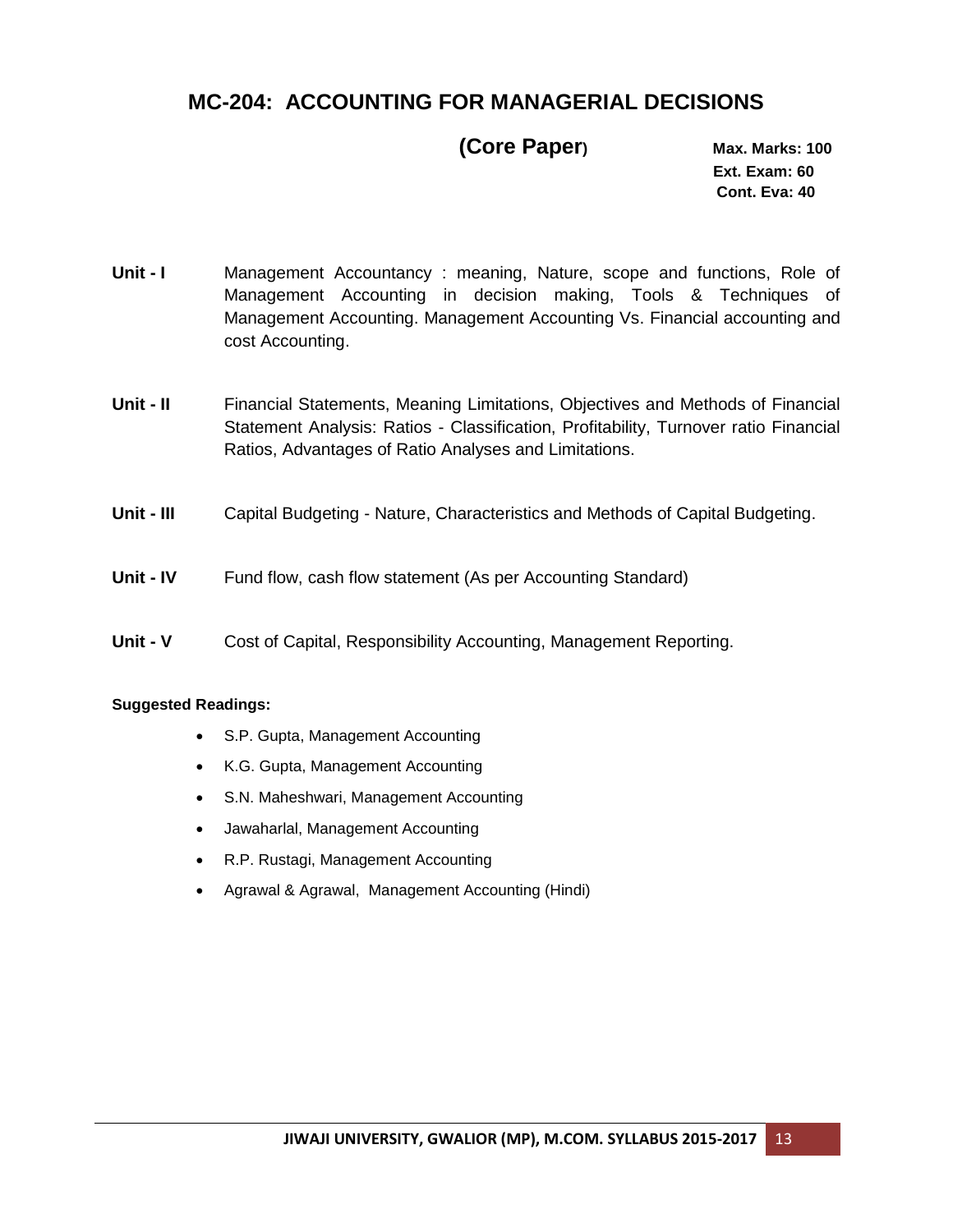# **MC: 301- MARKETING MANAGEMENT**

# **(Core Paper) Max. Marks: 100**

 **Ext. Exam: 60 Cont. Eva: 40**

- Unit **I** Concept of Marketing and marketing Management, Meaning, Nature, Objective and importance, Difference between market and marketing, Retailing and selling. Functions of marketing management Role of marketing in economic development. Indian Marketing, Environment Marketing mix, marketing planning, Planning process, Market Segmentation; its concept, Nature and bases.
- **Unit - II** Marketing Information System : Concept, need and components, Marketing Research Concept, Objectives and process.

Sales forecasting: Role, Factors and Steps. product planning and development, Product classification, Product life Cycle, Product Positioning and diversification, Development of New Product.

- **Unit - III** Product Branding and packaging Product pricing decision, methods of Price Determination, new Product Pricing policies, Resale price maintenance. Challenges before modern Marketing in India, Marketing and Social responsibility, marketing Ethics.
- **Unit - IV** Concept and significance of sales promotion, Sales promotion Programmes and strategies. Sales Management : Meaning, objective, Recruitment and selection, Training Compensation to sales staff. Personal selling : Role and significance, qualities of sales force, Personal selling process, Types of personal selling. Channels of Distribution : Concept Role, Classification and factors. Sales Intermediaries. Types and factors, concept and components of Physical distribution.
- **Unit - V** Concept, Nature, Objectives and Importance of Advertisement. Effects of Advertising on production, Market, Consumers and Industrial Growth. Social effects and Ethical issues in Advertising.

Advertising process, media role and their selection, Advertising Message Measuring Advertisement Effectiveness : Objective and methods, Advertising Audit, Advertising Agency, Function, types and selection.

- Philip Kotler, Marketing Management Analysis, Planning, Implementation and Control, Prentice Hall of India.
- M.M. Varma & R.K. Agarwal, Marketing Management, Forward Publishing Company
- R.S. Davar, Marketing Management, Progressive Publications.
- Rakesh Khurana & A.N. Ravichandra, Strategic Marketing Management Concepts & Cases, Global Business Press.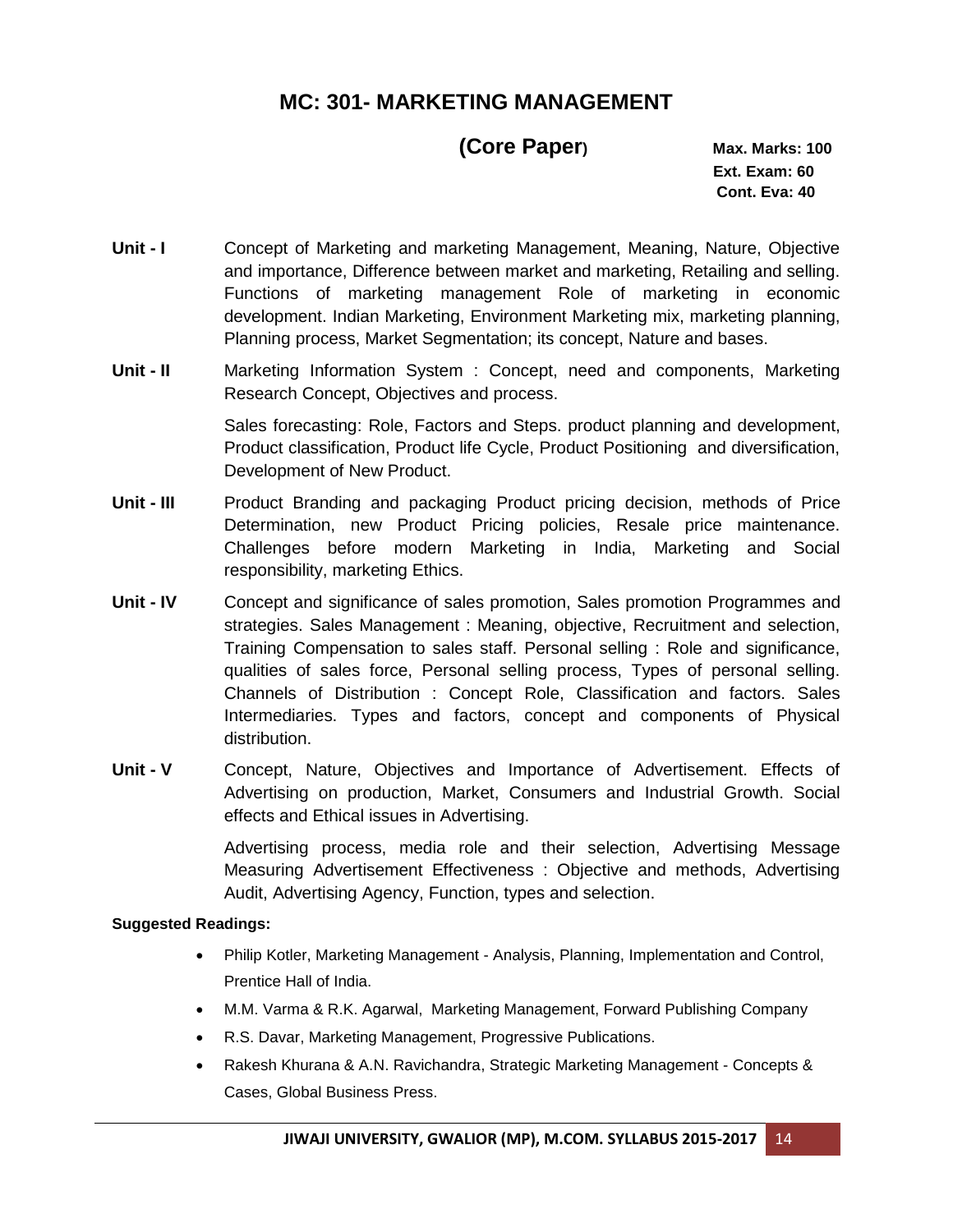# **MC-302: INDIAN FINANCIAL SYSTEM**

## **(Core Paper) Max. Marks: 100**

 **Ext. Exam: 60 Cont. Eva: 40**

- Unit **I** Introduction to Financial System: Components Functions, Nature and Role, Relationship between Financial System and Economic growth.
- Unit II Money Market in India: Meaning, functions, Development of Money Market in India, Money Market Instruments. capital Market : Meaning, functions and Reforms.
- Unit III Depositories and Custodians: Depository System NSDL, CSDL, Stock holding corporation of India, derivative Market : Concept, Benefits and needs, Types of Financial Derivatives, forward and future contracts, options, futures, types and benefits.
- Unit IV Credit Rating: Concept, Need, objectives and significance, credit rating agencies in India.
- Unit V Mutual Funds: Introduction, History. Types, organization, Regulation over Mutual Funds. Objectives and need of Financial system Reforms.

- M.Y. Khan, Indian Financial System
- M.Y. Khan, Indian financial system 6ED
- HR Machiraji, Indian Financial System
- B. Pathak, Indian Financial System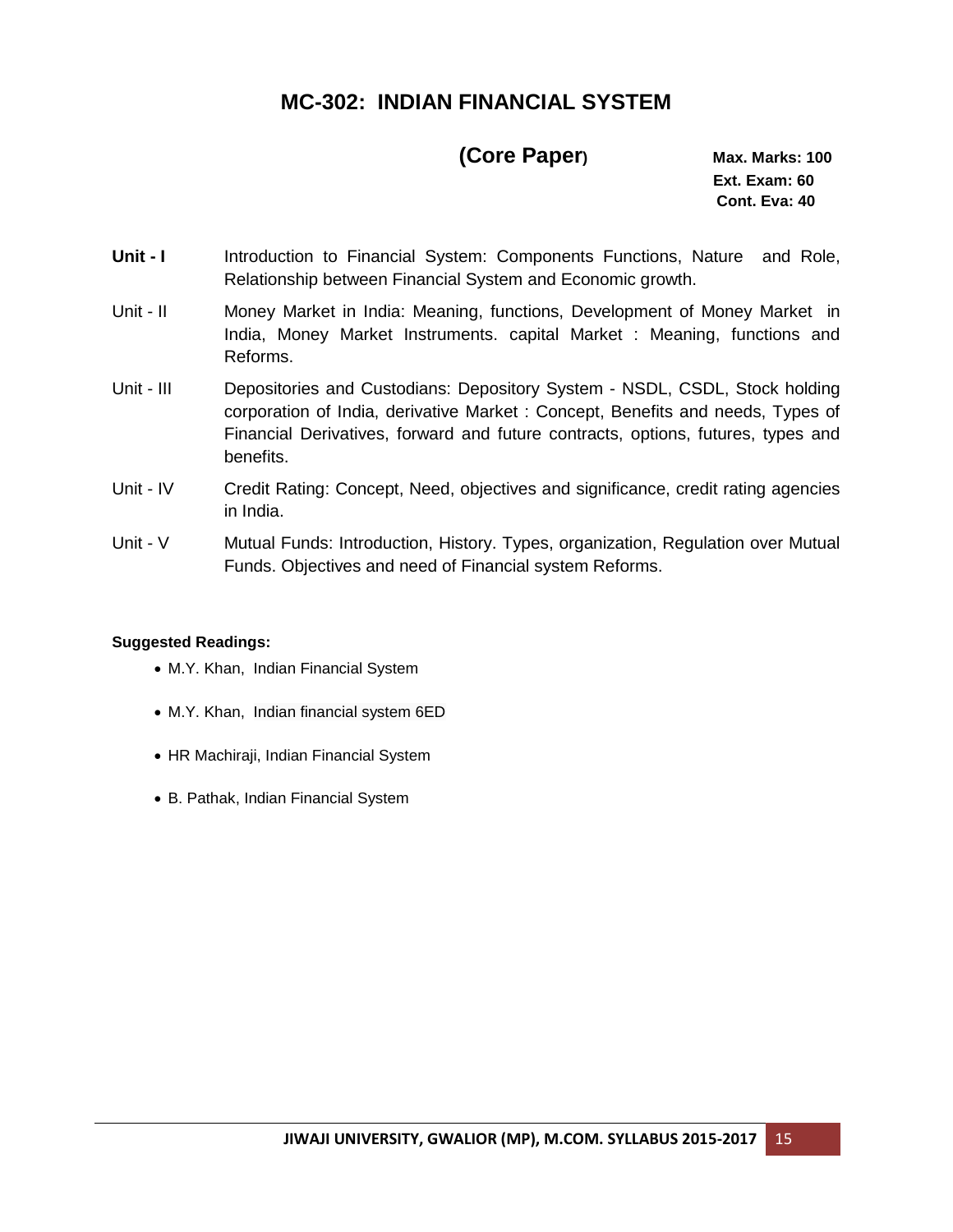### **MC- 303 (a): PERSONNAL MANAGEMENT & INDUSTRIAL RELATIONS**

 **(Centric Paper) Max. Marks: 100**

 **Ext. Exam: 60 Cont. Eva: 40**

- **Unit I** Personnel Management: Concept, nature, functions and importance. Organisation of personnel department, manpower planning, Personnel policies, personnel Management in Indian perspective.
- **Unit - II** Job Analysis, Recruitment, Selection, Placement, Psychological Tests Induction & Training, Performance Appraisal, Merit rating, Executive Development, employee counseling.
- **Unit - III** Industrial Relations : Conceptual Analysis Meaning, Three Actors of Industrial Relations, Importance and Objectives, Conditions and Approaches for Congenial Industrial Relations, Limitations of Industrial Relations, How to manage Industrial Relations in Hospitals.
- **Unit - IV** Industrial Conflicts: Concept, causes and Types of Industrial Conflicts, Prevention and Settlement of Industrial Conflicts. Workers' Participation in Management - meaning, Objectives, Essential Conditions, Forms, Work committees and Employees Empowerment.
- **Unit - V** Compensation planning, methods of compensation, incentives & Fringe benefits, Industrial Efficiency. Industrial Psychology : Nature, objectives & Scope, Principles & Methods of Ind. Psychology.

- Tripathi, Personnel Management & Industrial Relations, Sultan Chand & Sons.
- Biswanath Ghosh, Personnel Management & Industrial Relations, The World Press Pvt. Ltd.
- S.D. Punekar, Labour Welfare, Trade Unionism and Industrial Relations, Asia Publishing House.
- A.M. Sharma, Industrial Relations Conceptual and Legal Framework, (Himalaya Publishing House.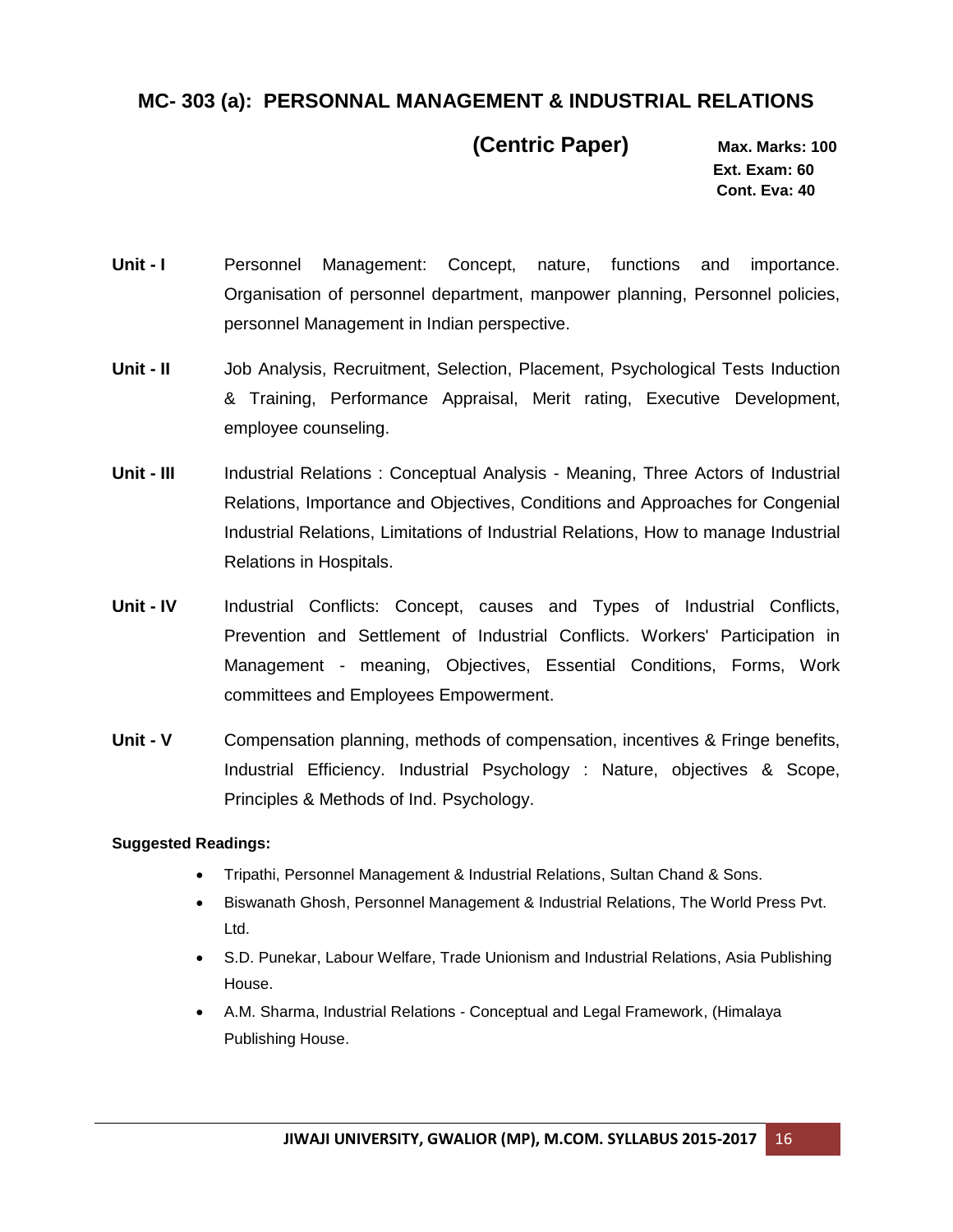# **MC- 303 (b): CONSUMER BEHAVIOUR**

### **(Centric Paper) Max. Marks: 100**

 **Ext. Exam: 60 Cont. Eva: 40**

- **Unit I** Introduction, meaning and significance of consumer behaviour, determinants of consumer behaviour, consumer behaviour Vs Buyers behaviour consumer buying process, consumer movement in India.
- Unit II Organisational Buying behaviour and consumer research: Characteristics, process and determinants of organisational buying behaviour. Concept, History, objectives and process of Consumer Research.
- Unit III Consumer needs and motivations: Types and systems of consumer needs. Meaning of motivation, needs and goals, Dynamic nature of consumer motivation. Measurement of motives and Development of Motivational Research.
- Unit IV Personality and consumer behaviour: Concept of personality, theories of personality, personality and understanding consumer diversify, self and selfimages.
- Unit V Social class and consumer Behavior: Meaning, Need, measurement and lifestyle profiles of the social class, Social class Mobility, Affluent and Non affluent consumer selected consumer behaviour applications of social class.

- Wayne D. Hoyer, Deborah, [Consumer Behavior.](http://books.google.co.in/books?id=fk1rTxRYtY0C&source=gbs_book_similarbooks)
- Schiffman, [Consumer Behavior, 9/e,](http://books.google.co.in/books?id=VYFxNfjHHd4C&source=gbs_book_similarbooks)
- S.L. Gupta and Sumitra Pal, Consumer Behavour: An Indian Perspective.
- Ramesh Kumar, Consumer Behaviour and Branding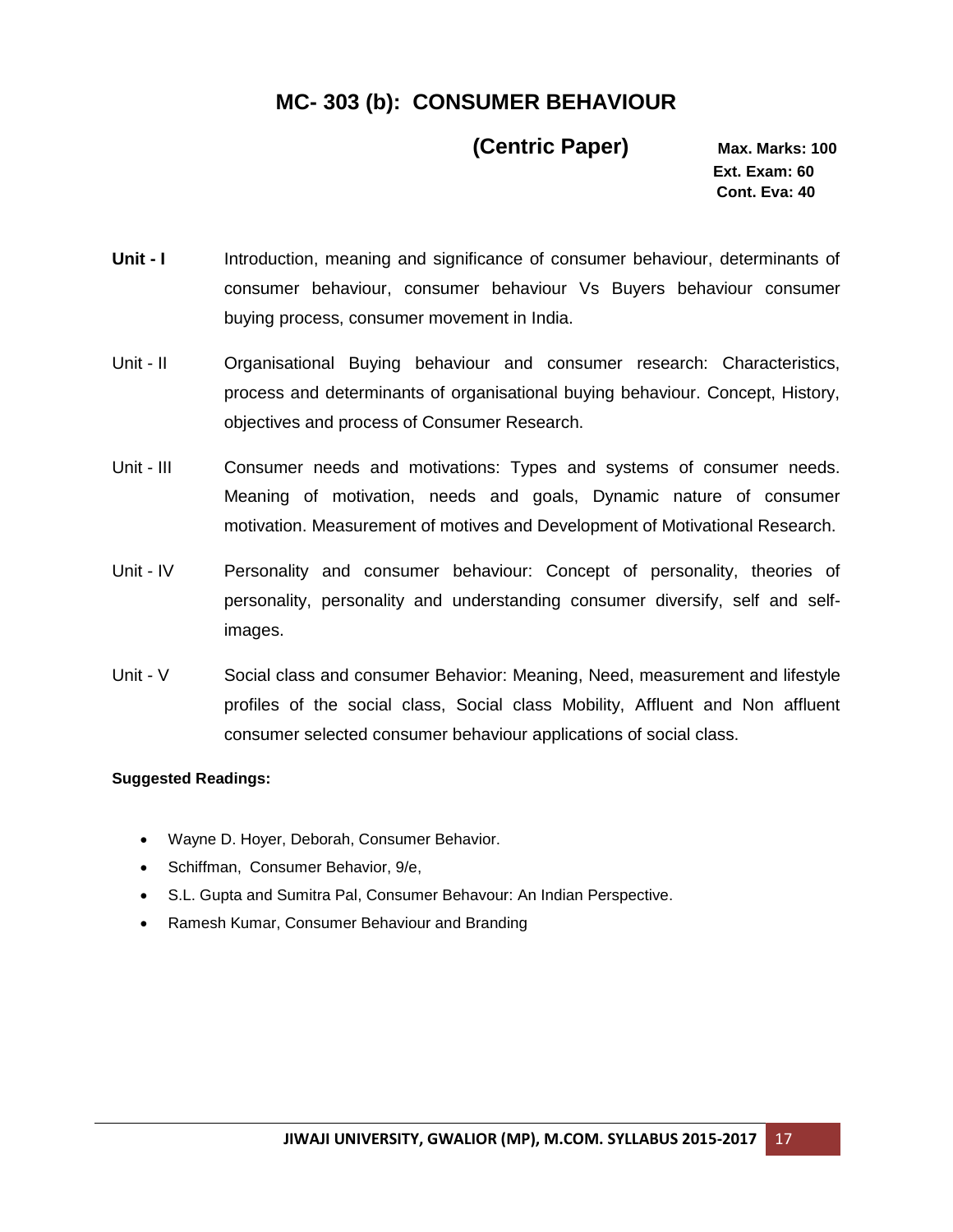# **MC-303 (c): MANAGEMENT OF MARKETING SERVICES**

### **(Centric Paper) Max. Marks: 100**

 **Ext. Exam: 60 Cont. Eva: 40**

- **Unit I** Concept of services, Need for service Marketing, Management of marketing services, market segmentation and market mix for services, key areas of services.
- **Unit - II** Marketing of Bank and Insurance services: Concept, various users, Buyers, psychology, product planning and segmentation, marketing mix, personal selling.
- **Unit - III** Marketing of Hotel and Hospital services: concept, users and their behaviour, Hotel product, market segmentation, Market mix, pricing decision, Hotel Marketing in India, Hospital Marketing in India.
- **Unit - IV** Marketing of consultancy services: Concept and need, users and their behaviour, product, planning and development, Market segmentation concept and need of personal care services education service Indian scenario.
- **Unit - V** Marketing of Transport services: Concept uses, product planning, market segmentation, Marketing Mix, price policy, significance of marketing management for Rail and Road Transport.

- o Jha S.M.Service Marketing, Himalaya Publications Ltd.
- o Philip Kotler*,* Marketing Management Analysis, Planning, Implementation and Control, Prentice Hall of India.
- o M.M. Varma & R.K. Agarwal, Marketing Management, Forward Publishing Company.
- $\circ$  Rakesh Khurana & A.N. Ravichandra, Strategic Marketing Management Concepts & Cases, Global Business Press.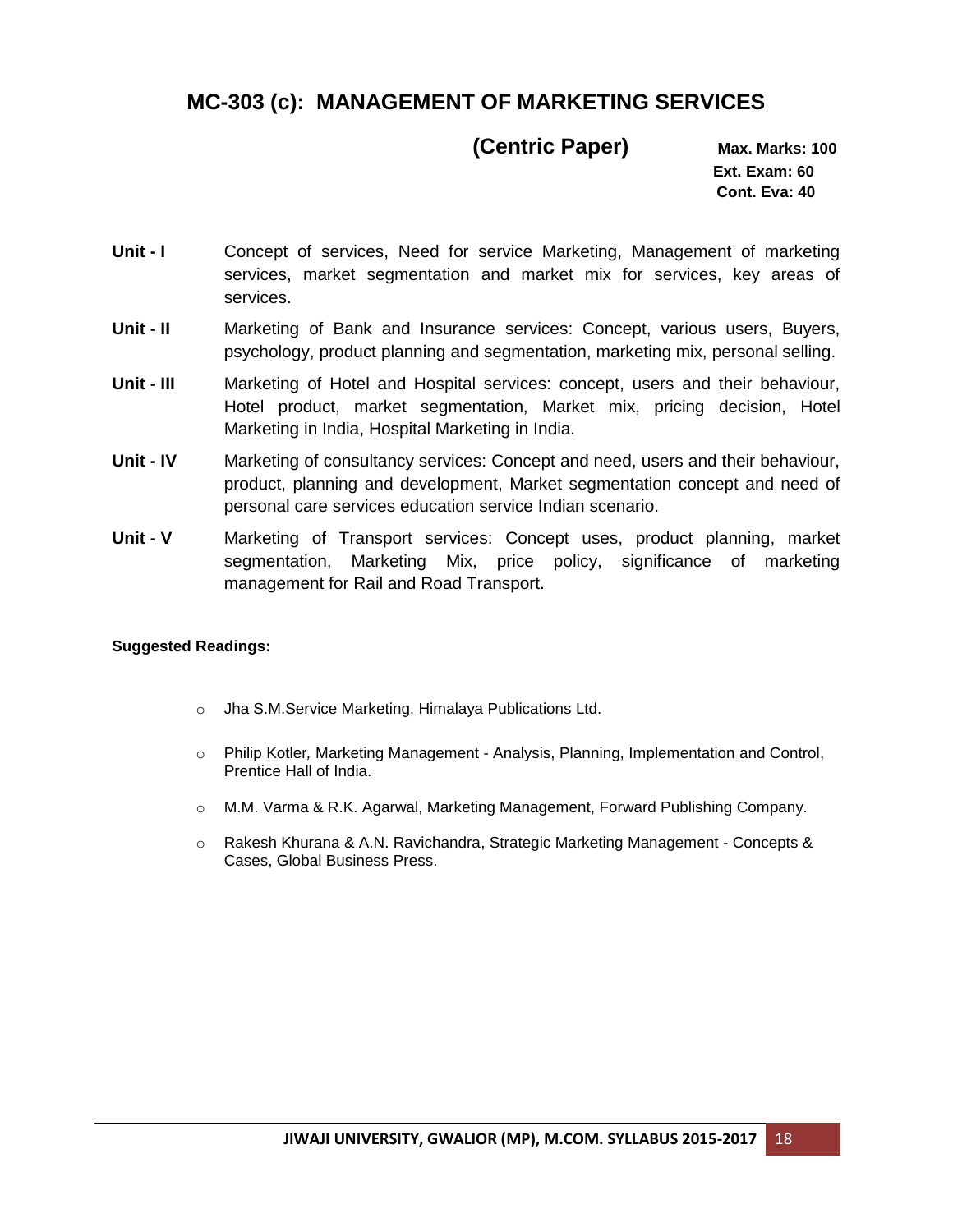# **MC- 303 (d) MANAGEMENT OF COST ACCOUNTING**

### **(Centric Paper) Max. Marks: 100**

 **Ext. Exam: 60 Cont. Eva: 40**

- Unit I Various cost concepts, Techniques of inventory control methods of wage payment, classification and allocation of overheads.
- **Unit – II** Process Accounting, joint product and By product, Equivalent Production and Inter process profit, Operating costing: Transport, Power generation and Hotel operation costing.
- **Unit - III** Marginal Costing: Concepts, Break Even Analysis, Applications of Break-even analysis. Use of Marginal Costing in business decision.
- **Unit - IV** Budgetary Control: Basic Concepts, Preparation of Functional budgets. Cost Audit : Objectives and Advantages. Preparation of cost Audit Programme, cost Audit note and working papers, process of cost Audit, Cost audit report.
- **Unit - V** Standard Costing and Variance Analysis: Basic concepts of standard costing, material, labour and overhead variances and its computation.

Activity based costing, Balanced score card.

- Thakur, K.S., Cost Accounting Theory and Practices, Excel Books, New Delhi.
- *P.V. Rathnam,* Cost and Management Accounting
- *R.S. Kaplan,* Advance Management Accounting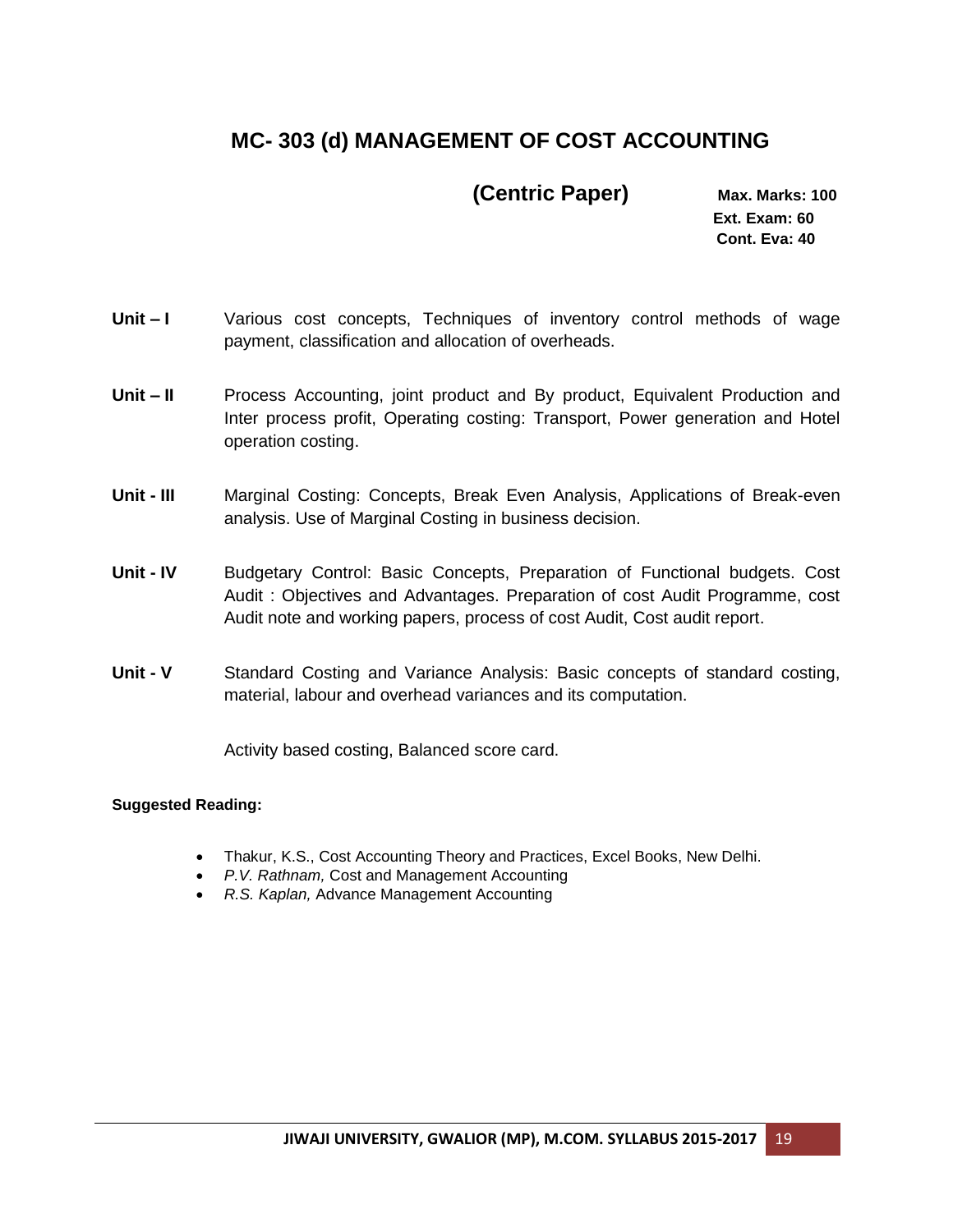# **MC- 303 (e): INVESTMENT MANAGEMENT**

### **(Centric Paper) Max. Marks: 100**

 **Ext. Exam: 60 Cont. Eva: 40**

- **Unit I** Investment: Concept objectives and Types, Investment and speculation, factors of sound investment. Financial Markets : Meaning and types. Investment opportunities available in India.
- Unit II Investment process, negotiable and Not negotiable investment, concept of Return and Risk sources, types and measurement of risk. Portfolio Management, Markowitz Model, Capital Assets pricing Model.
- **Unit- III** Security Analysis: Fundamental, economic Industry and Technical Analysis. Dow theory, Elliott wave theory, efficient Market Hypothesis.
- **Unit - IV** Stock exchange in India: BSE, NSE, O.T.S.C., Interconnection of stock exchange in India, Stock Indices and their computation. SEBI - their powers and functions.
- **Unit - V** Emerging Trends in Indian Capital Market Depositories and Scriptless trading. Book. Building, Stock tending scheme, Rolling settlement Green shoe option, Responsibilities and Code of Conduct for Portfolio Manager.

- [Peter L. Bernstein](http://www.google.co.in/search?tbo=p&tbm=bks&q=inauthor:%22Peter+L.+Bernstein%22&source=gbs_metadata_r&cad=7), Investment Management- [Wiley Frontiers in Finance Series,](http://www.google.co.in/search?tbo=p&tbm=bks&q=bibliogroup:%22Wiley+Frontiers+in+Finance+Series%22&source=gbs_metadata_r&cad=7).
- Robert L. Hagin, [Investment Management-](http://books.google.co.in/books?id=mg9nrJtptXQC&source=gbs_book_similarbooks).
- Aswath Damodaran, [Investment Philosophies-](http://books.google.co.in/books?id=__2Fjz3GnqAC&source=gbs_book_similarbooks)
- Shashi K. Gupta, [Investment Management-](http://books.google.co.in/books?id=5gPEYhbSWPYC&source=gbs_book_similarbooks) Security Analysis
- R.P. Rustagi, Investment Management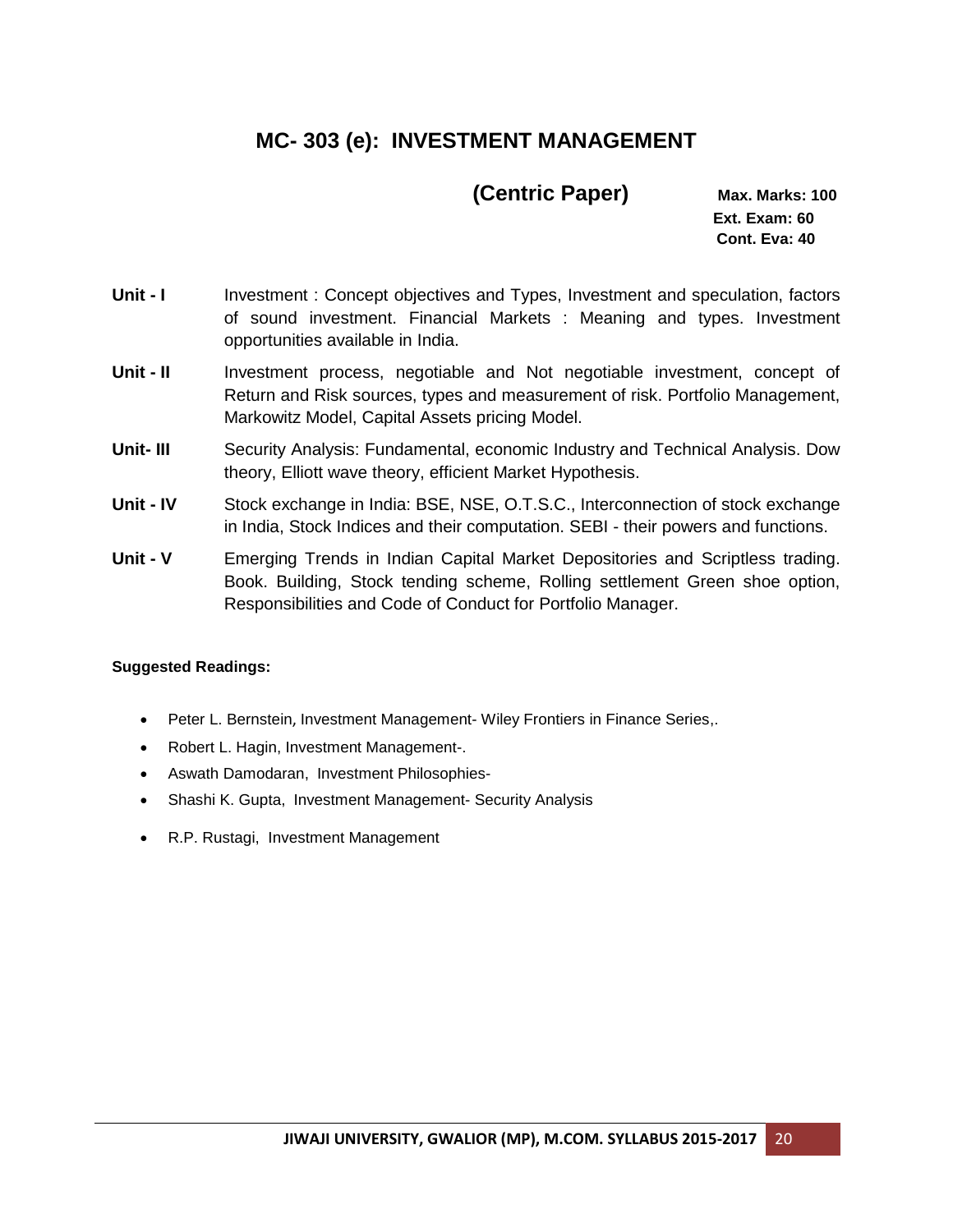# **MC- 304 (a) RESEARCH METHODOLOGY**

### **(Generic Paper) Max. Marks: 100**

 **Ext. Exam: 60 Cont. Eva: 40**

- **Unit I** Business Research, Meaning, Nature And Types of Research. Research Process, meaning, Identification, Selection And Formulation of Research Problem, Sources of Research Problem, Variables and types of Variables.
- **Unit - II** Meaning of Research Design, Need for Research Design, Features of A Good Research Design, Types of Research Designs - Exploratory, Descriptive, Experimental And diagnostic, Hypothesis - Concept, Sources and Types, Formulation of Hypothesis.
- **Unit - III** Concept of sources of Primary Data and Secondary Data and its uses in Research, Questionnaires, Interviews And Surveys. Observation, Contents analysis and measurement Scales, Techniques of Developing Scales, Reliability and validity of Scales.
- **Unit - IV** Data Analysis Using Statistical Packages, Hypothesis Testing Parametric And Non-parametric Tests, Analysis of Differences Between A Single Sample and a population, Analysis of Differences Between Two or more than two levels of An Independent variable, Analysis of Designs with more than one independent variable, Analysis of Relationships, Statistical Inferences for one or two samples. Chi-square Tests, Analysis of Covariance (Ancova) and use of multivariate Analysis in Business Research, Application of SPSS.
- **Unit - V** Research Report: Types of Reports and Characteristics of a Research Report, Formulation of Research Report, layout of Research Report, Utility and Limitations of Research Report, Footnote, References and Bibliography.

- Kothari, C.R., Research methodology Methods and Techniques, New Age International Limited Publishers, New Delhi.
- Donald R Cooper and Pamela S Schindler, Business Research methods, Tata McGraw Hill Company Limited, Noida.
- J.K. Sachdeva, Business Research Methodology, Himalaya Pub. House, New Delhi.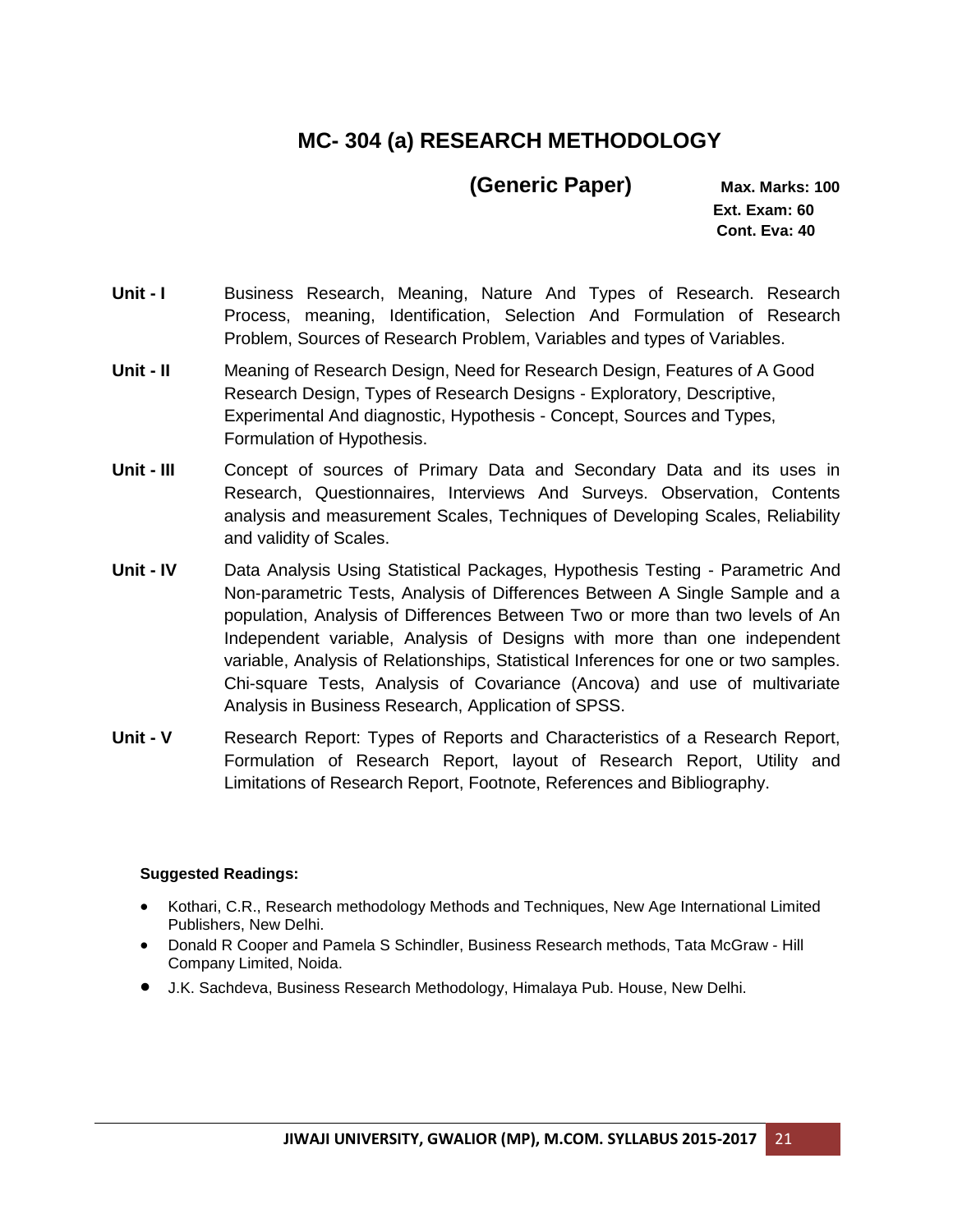# **MC- 304 (b): INCOME TAX LAW AND PRACTICES**

 **(Generic Paper) Max. Marks: 100**

 **Ext. Exam: 60 Cont. Eva: 40**

| Unit - I   | Computation of tax liability of Individual.                                                                                  |
|------------|------------------------------------------------------------------------------------------------------------------------------|
| Unit - II  | Assessment of HUF and Co-operative society.                                                                                  |
| Unit - III | Assessment of partnership firm and computation of tax.                                                                       |
| Unit - IV  | Assessment of company and computation of tax.                                                                                |
| Unit - V   | Income tax, Authorities Appeal and Revisions, Advanced payment of tax, Tax<br>deducted at sources, PAN, Types of Assessment. |

- Sripul Sachtech, Income Tax Law
- Mahrotra & Mahrotra, Income Tax Law
- Singhani, Income Tax law
- Dr. Modi & Modi, Income Tax Law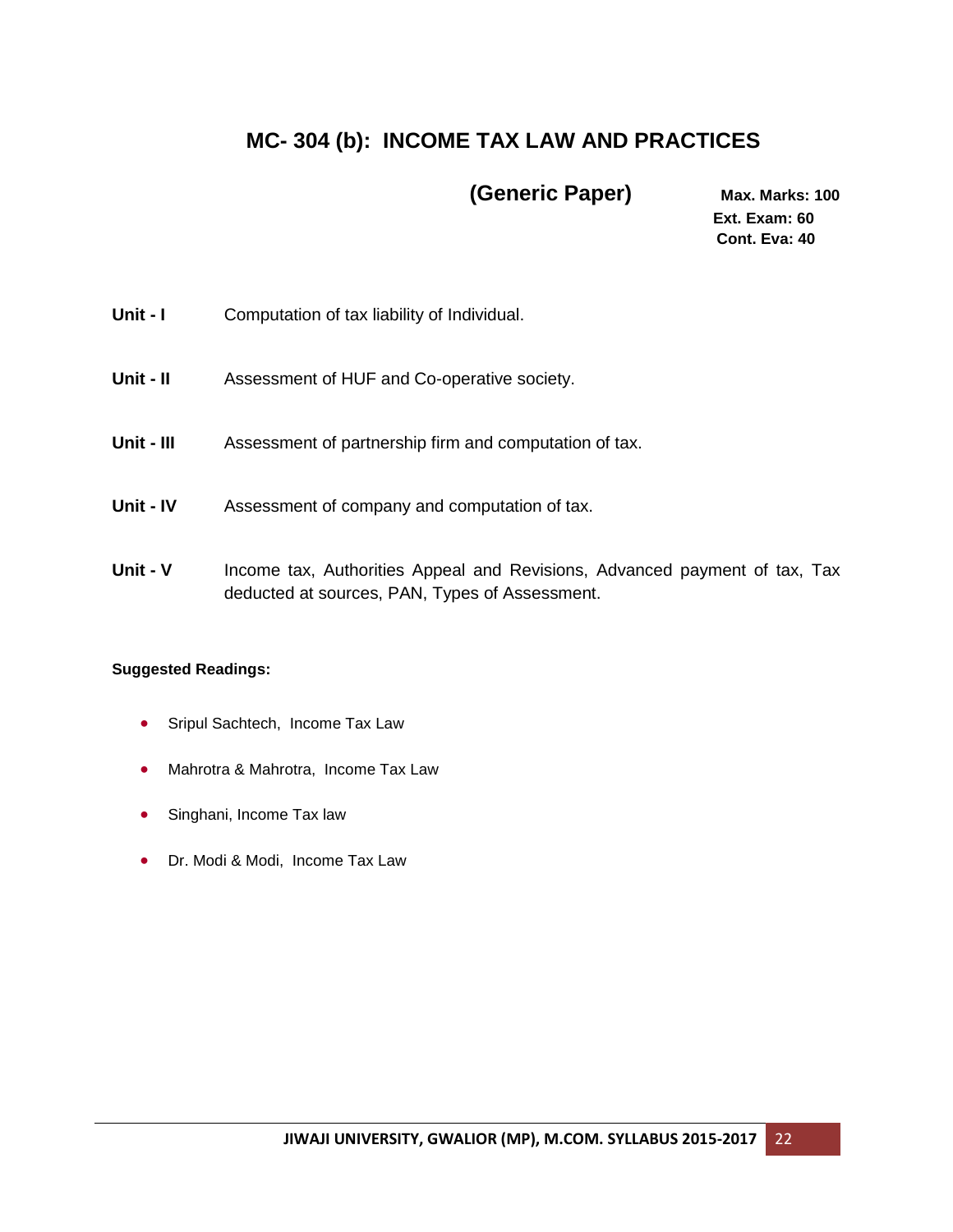# **MC-304 (c): MANAGERIAL ECONOMICS**

### **(Generic Paper) Max. Marks: 100**

 **Ext. Exam: 60 Cont. Eva: 40**

- Unit **I** Introduction: nature and significance, scope of Managerial Economics, Role and Responsibility of Managerial economics in business. Principles of managerial decision - analysis, concept of micro & macro economics.
- **Unit II** Demand Analysis: Elasticity of demand Theories of demand, Demand Forecasting : Nature Scope & significance, types & methods Demand Forecasting for established products, Demand Forecasting for new products. Test marketing, Opinion pooling, Life cycle.
- **Unit - III** Production and Cost Analysis: Production Function, Laws of return, Internal & external economics and Diseconomy. Money cost, Real cost, opportunity cost & other types of cost. Relationship of marginal cost and average cost.
- **Unit - IV** Analysis of Revenue & price determination Derivation of marginal and average revenue, Relation between marginal and Average curves. Price determination under perfect competition, Monopoly, monopolistic competition and oligopoly.
- **Unit V** Profit Management: Concept of Profit Difference between Economic profit and accounting profit, Theories of profit, Tools of profit planning. Business Cycles : meaning, Causes, Phases, Theories of Business cycles, Hawtrey, Haywek, Hick and Kalecki.

- Suma Damodaran, Managerial Economics Oxford University Press 2006.
- Thomas. R. Christopher and Maurice Charles S Managerial Economics: Concepts and Application Tata McGraw Hill 20065. R.Saravanan & R.Karuppasamy Managerial Economics, science Tech Publications (India) Pvt.Ltd., 2009.
- Pal Sumitra Managerial Economics Macmillan India Ltd 2007.
- G S Gupta Macro Economics Tata McGraw Hill 2006.
- H.Carig Peterson and W.Cris Lewis Managerial Economics Pearson Education 2005.
- P.L.Metha, Managerial Economics, Sultan Chand & Sons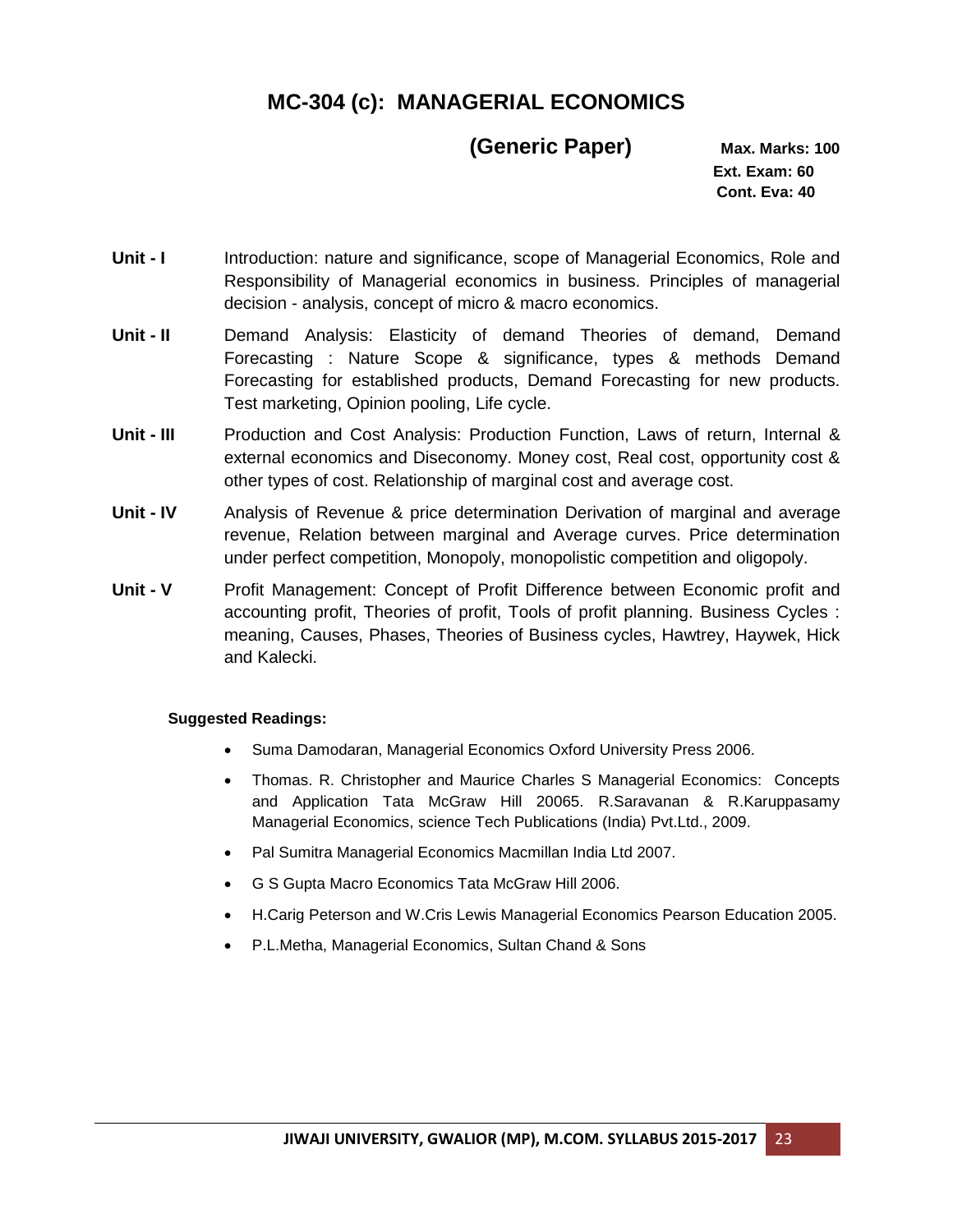# **MC- 304 (d): PUBLIC FINANCE**

### **(Generic Paper) Max. Marks: 100**

 **Ext. Exam: 60 Cont. Eva: 40**

- **Unit I** Nature scope and importance of public finance, Difference between public finance and private finance. Role of Public Finance in Economic development.
- Unit II Public expenditure Nature importance classification and principles. Effect of Public expenditure : Public revenue nature, classification and sources.
- **Unit - III** Concept of Taxation objective forms and principles of taxation Indian taxation system, taxable capacity, effect of taxations.
- **Unit - IV** Public debt meaning nature and importance redemption of public debt. Impact of Public debt, debt burden over India.
- **Unit - V** Financial Relation between Central and State Government report of latest financial Commissions. Trends of Public expenditure India.

- Modi & Sharma, Public Finance, R.B.D. Jaipur
- V.C. Shinha Sahitya Bhawan
- K.P. Jain College Book Depot Agra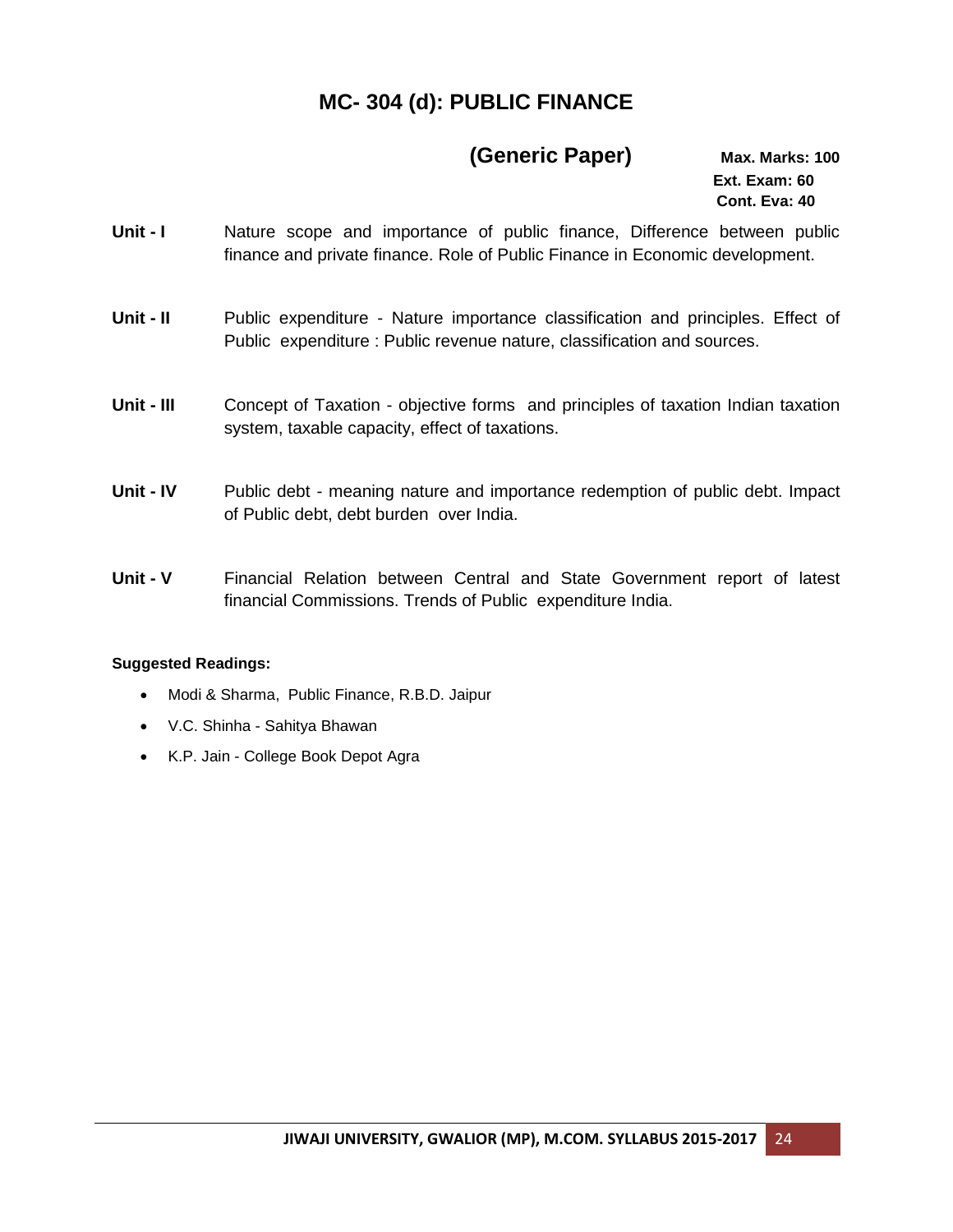# **MC- 304 (e): APPLIED STATISTICS**

### **(Generic Paper) Max. Marks: 100**

 **Ext. Exam: 60 Cont. Eva: 40**

- Unit **I** Statistical System in India Historical background and present statistical setup, Central Statistical organisation (C.S.O.), National Sample Survey Organisation (NSSO) and State Statistical organisation (SSO).
- **Unit - II** National Income Statistics Meaning, Significance, Metods of calculating national income, Estimation of National income in India, Agriculture Statistics and Industrial Statistics.

**Unit - III** Trade Statsitics – Internal trade statistics and foreign trade statistics,

Labour Statistics – types, sources, publication, limitations and suggestions.

Price Satistics – type, importance, uses and limitations, measurement of price statistics by wholesale price index numbers and consumer price index numbers.

**Unit - IV** Population Statistics – Meaning, Characteristics of population statistics, Method of Census, Main feaures of Indian Census 2011.

> Vital Statistics – Meaning and Significance, Measurement of Fertility – Crude Birth Rate, Genral Fertilility Rate (GFR), Specific Fertility Rate (SFR), Total Fertility Rate (TFR), Gross Reproduction Rate (GRR) and Net Reproduction Rate (NRR).

> Measurement of Mortality – Crude Death Rate (CDR), Specific Death Rate (Sp.D.R.) and Standardised Death Rate (SDR).

**Unit - V** Role and Organisational Structure; Department of Research and Statistics, RBI, Statistical Branch of Central Board of Direct Taxes, Indian Agricultural Statistics Research Institute (TASRI).

> General Shortcomings of Indian Statistics and suggest some measure of eradicate them.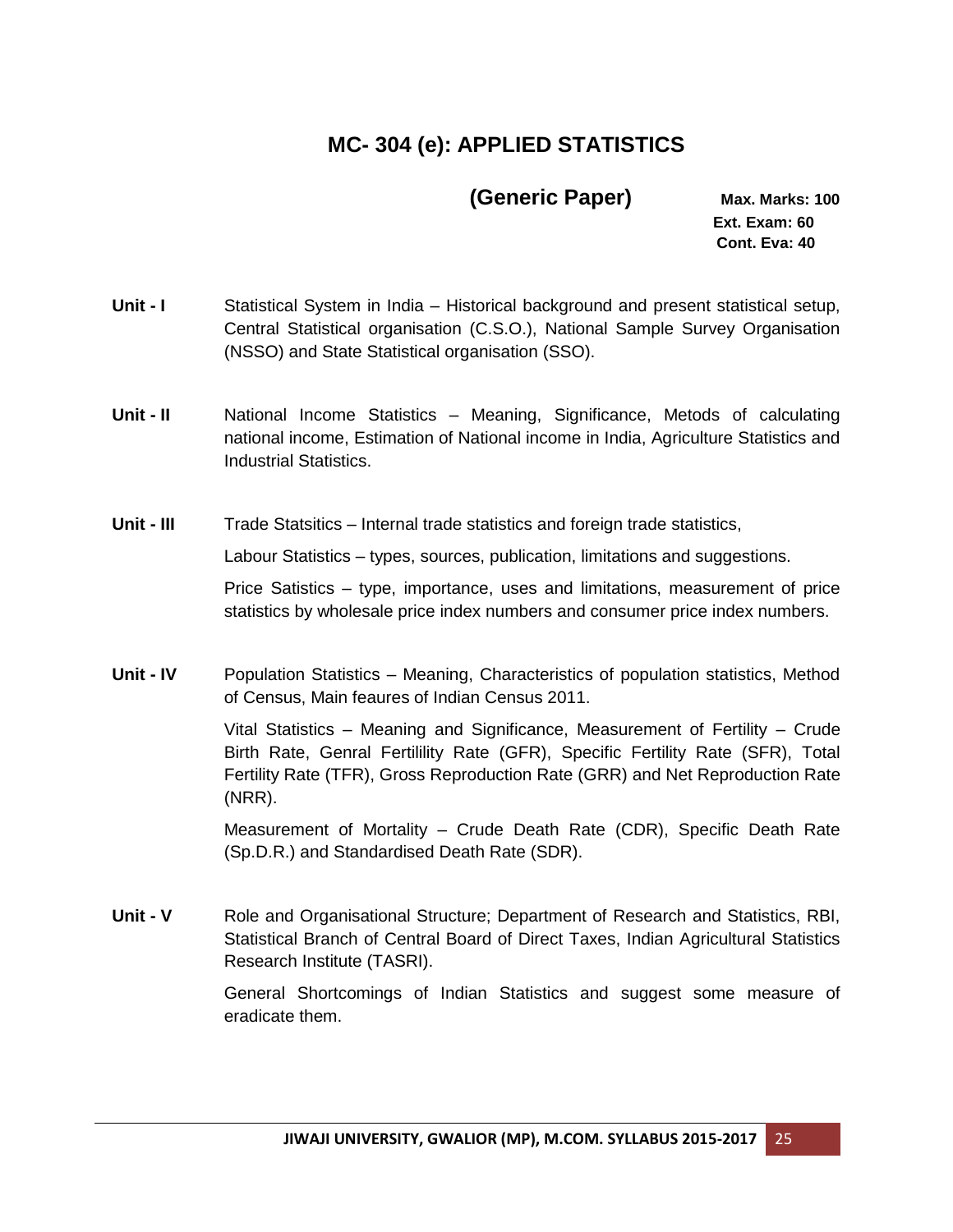# **MC- 401: STRATEGIC MANAGEMENT**

### **(Core Paper) Max. Marks: 100**

 **Ext. Exam: 60 Cont. Eva: 40**

- **UNIT I** Course Overview; Course Objectives; Evolution of Business Strategy & Policy, Business Strategy & Policy : Strategic Vision & Mission; Establishing Objectives; Crafting A Strategy, Analysis of the External Environment; Methods for scanning the external environment Structural Analysis; Porters Principles of Industry Competition, Strategic Management process.
- **Unit - II** Evaluating Company Resources And Competitive Strengths : Swot Analysis, Situational Analysis in Health Sector, Michael Porters Value Chain Approach to Operational Analysis; HRM; The Difference between Traditional cost Accounting & Activity Based Cost Accounting, Internal Growth Strategies; External Acquisition Growth; Disinvestments; Grand Strategies of Disinvestments; Retrenchment.
- **Unit - III** Positioning of the Business Portfolio : Strategic Business Units; Product Life Cycles; The Experience Effect; A Matrix Representation for the Business Portfolio The BCG Methods; Evaluating the strategies of Diversified Companies; Using A Nine - Cell Matrix To Simultaneously Portray Industry Attractiveness And Competitive Strength; Strategic - Fit Analysis; Resource Fit Analysis.
- **Unit IV** Strategy And Competitive Advantage : The Five Generic competitive strategies; low-cost provider Strategies; Differentiation Strategies; The Strategy of being A best cost provider; Focused Or Market Niche Strategies; Cooperative Strategies; Alliances An Competitive Advantage, A Framework for implementing Strategy; The Principal Strategy-Implementing Tasks; Leading the implantation Process; Building A Capable organization; matching Organization Structure to strategy; Organization Design; Types of Organization Structures.
- **Unit V** Strategic Evaluation And Control: Importance of Strategic Evaluation; barriers In Evaluation; Designing Strategic Control Systems : Using A Balanced Scorecard Approach to measure Performance.

- Azhar Kazmi, Business Policy, Tata Mc Graw Hill, New Delhi.
- Thomas L. Wheelen and J. David Hunger, Strategic Management and Business Policy, Pearson Education, New Delhi.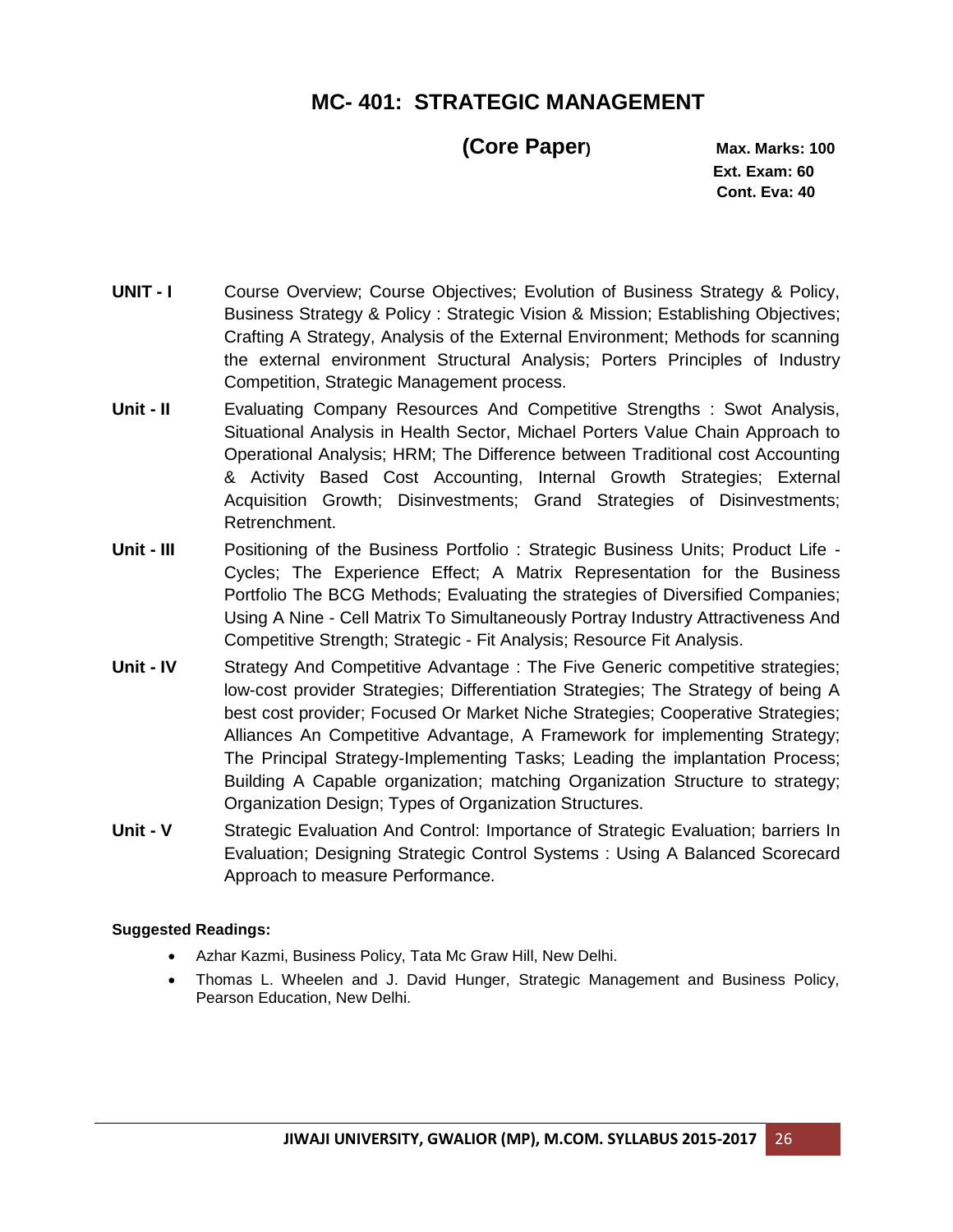## **MC- 402: INSURANCE PRINCIPLES AND PRACTICES**

 **(Core Paper) Max. Marks: 100**

 **Ext. Exam: 60 Cont. Eva: 40**

- **Unit I** Introduction of Insurance Definition need, characteristics, Importance, functions, Principles, Scope and Limitations. Classification and organisation of Insurance, Insurance Organization in India.
- **Unit II** Insurance Contract Essentials, provisions of contract, Types of Insurance Contracts, Relationship between compansation and Life Insurance Contract, Double Insurance, Re-insurance, Ordinary Contract and Insurance contract.
- **Unit - III** Life Insurance Introduction, features significance legal rules for Life Insurance contracts, Annuty Classification and cnductum of Life Insurance pakages - Nomination, Surrender, Computation of presences - Net and Gross premium, Valuation, Disinbetion of Profit & Management.
- **Unit - IV** Marine Insurance Introduction Need, Importance essential elements of marrine Insurance Contract, Valuation clause, Assignment clause, General Survey Losses, Special Losses of marine claim of Losses Procedure.
- **Unit - V** Fire Insurance Introduction essential elements of fire insurance.

- [M.N. Mishra & S. B. Mishra](http://www.google.co.in/search?tbo=p&tbm=bks&q=inauthor:%22M.N.+Mishra+%26+S.+B.+Mishra%22), Insurance Principles and Practice
- [M.C. B.S. Garg Bodla K. Pal,](http://www.google.co.in/search?tbo=p&tbm=bks&q=inauthor:%22M.C.+B.S.+Garg+Bodla+K.+Pal%22) [Mahesh Chand Garg,](http://www.google.co.in/search?tbo=p&tbm=bks&q=inauthor:%22Mahesh+Chand+Garg%22) Insurance Management: Principles and Practices- India Insurance Report- [Dharmendra Kumar,](http://www.google.co.in/search?tbo=p&tbm=bks&q=inauthor:%22Dharmendra+Kumar%22) [Rahul Singh.](http://www.google.co.in/search?tbo=p&tbm=bks&q=inauthor:%22Rahul+Singh%22)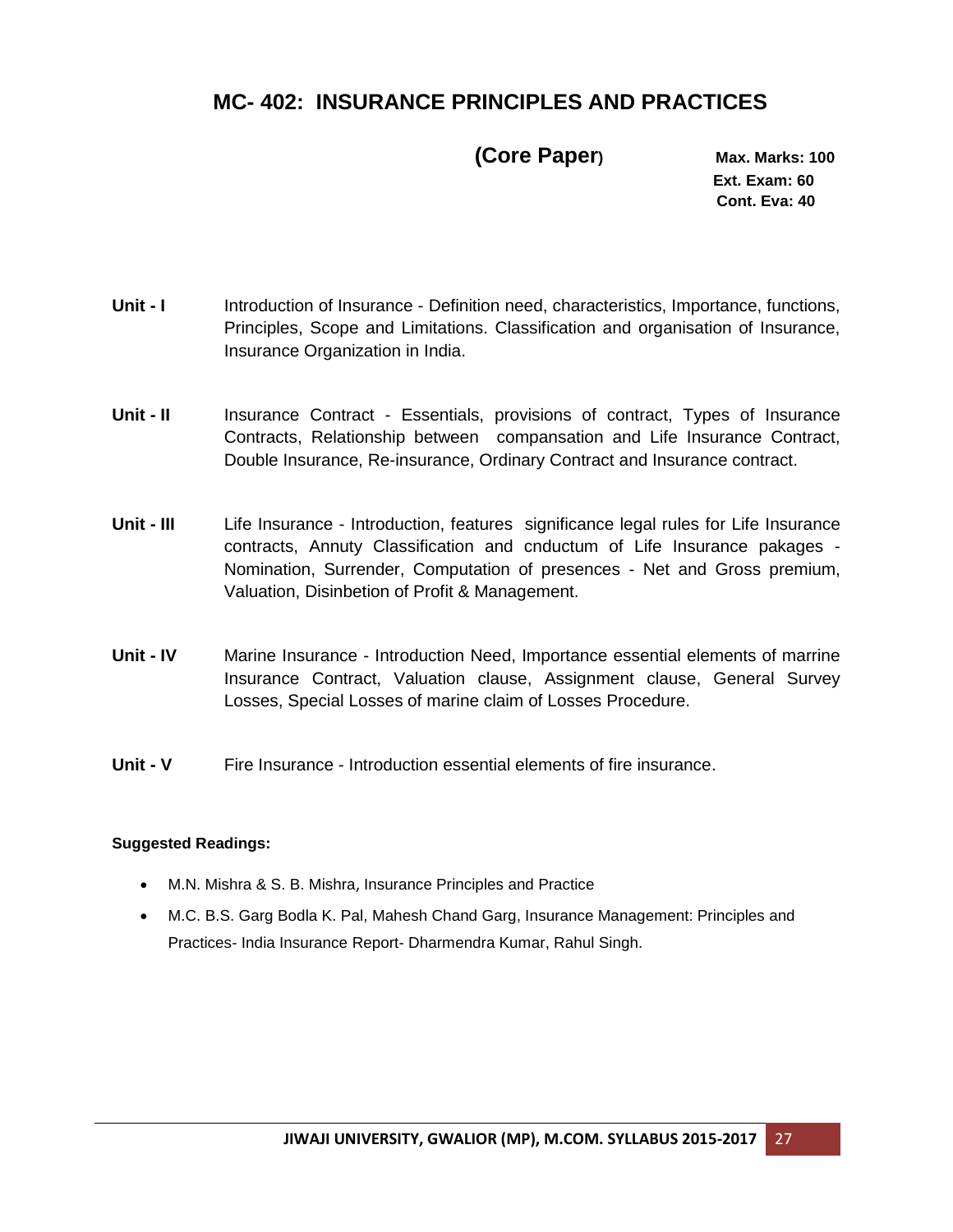### **MC- 403 (a): MANAGEMENT OF SALE PROMOTION & ADVERTISING**

 **(Centric Paper) Max. Marks: 100**

 **Ext. Exam: 60 Cont. Eva: 40**

**Unit – I** Introduction:

Concept, Scope, Objectives and Functions of advertising. Role of advertising in marketing mix and the advertising process. Legal ethical and social aspect of advertising.

**Unit - II** Pre-Launch Advertising Decision :

Determination of target audience, Advertising media and their choice. Advertising measures. Layout of advertisement and advertising appeal, Advertising copy.

**Unit - III** Promotional Management :

Advertising department, Role of advertising agencies and their selection, Advertising budget, Evaluation of Advertising effectiveness.

**Unit - IV** Personal Selling :

Meaning and Importance of personal settling, Difference between personal selling, Advertising and sales promotion, Methods and procedure of personal selling.

**UNIT - V** Sales Management :

Concept of sales management, Objectives and Functions of sales management, Sales Organization, Management of sales force and Sales force objectives, Sales force recruitment, selection, training, compensation and evaluation.

- R.R. Still, Sales Management Decision Strategies & Cases
- J.C. Sinha, .Principles of Marketing & Salesmanship
- K.R. Balan, Marketing & Sales Management
- D.A. Aaker, Advertising Management
- M. Mohan, Advertising Management: Concepts & Cases.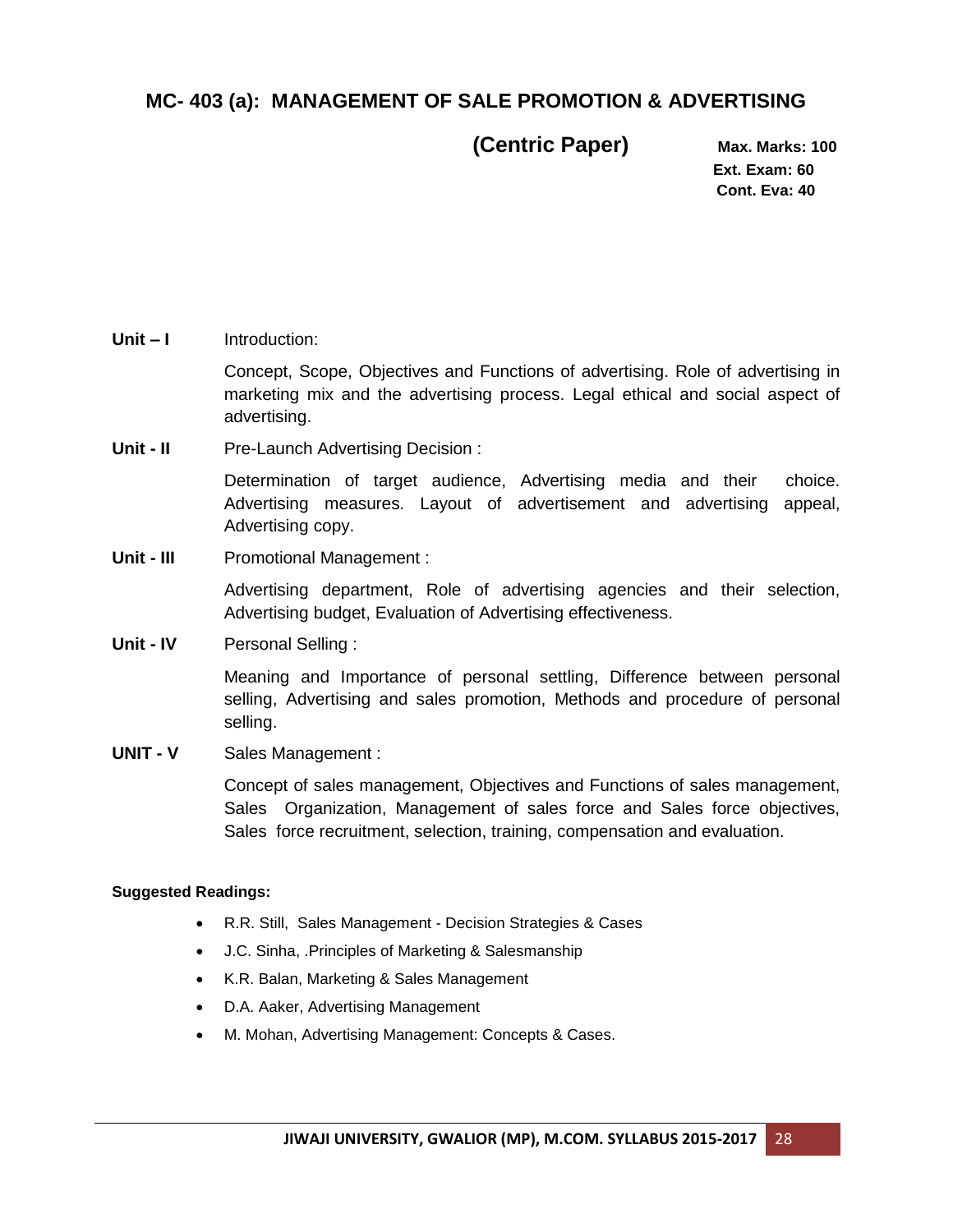## **MC- 403 (b): MANAGEMENT OF RURAL & AGRICULTURAL MARKETING**

 **(Centric Paper) Max. Marks: 100**

 **Ext. Exam: 60 Cont. Eva: 40**

### **Unit - I Rural Marketing:**

Image of Indian rural marketing and Approach to rural markets of India, Rural consumer and demand dimensions and Market segmentations, Channels of distribution and physical distribution, Product Management, Marketing communication and sales force tasks.

### **Unit - II Agricultural Marketing:**

Concept, Nature, Scope and Subject matter, Classification of agricultural products and their difference with manufactured goods.

Agriculture market - Meaning, Components, Dimensions and Classification.

Market structure - Dynamics of market structure, Components of market structure and Market forces.

### **Unit - III Market Management and Channel Strategy:**

Modern marketing Management and agricultural products, Structured orgranized markets - commodity exchange and produce exchange, Cash market, Forward dealing, Exchange market, Speculative market, Channels of distribution for consumer goods, Agricultural consumer goods and Agricultural raw materials.

### **Unit - IV Regulated Market in India:**

Regulated market, Genesis of regulated market in India, Limitations in present marketing regulations, Advantages and Limitations of regulated market, Organization of regulated market, Future of regulated markets and Regulated markets in India.

### **Unit - V Marketing of Farm Product:**

Packaging - Packing and Packaging, Packing materials. Transportation-Advantages, Means of transport and Transportation cost. Grading and Standardization - Meaning, Type, Criteria, Labeling and Specification, Storage, Warehousing, Processing and Selling.

- Rajani Vohra,Seema Chopra, Rural and Agricultural Marketing .
- Manohar Lal Jalan, Marketing of Agricultural inputs, Published by Himalaya Publishing House (Delhi). 1988.
	- T.P.Gopal Swamy, Rural Marketing published by Wheeler publishings (New Delhi) 1998.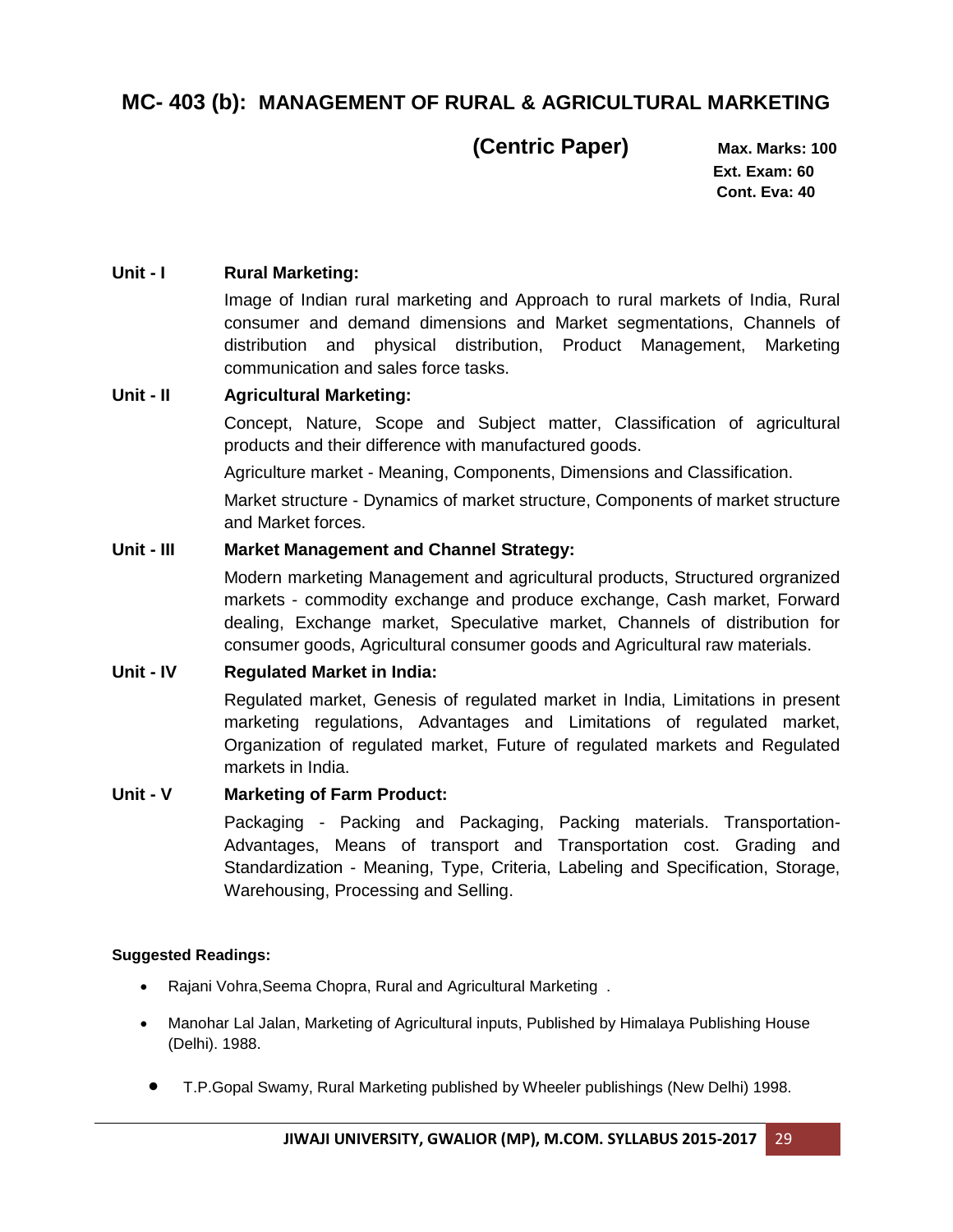# **MC- 403 (c): INTERNATIONAL MARKETING**

 **(Centric Paper) Max. Marks: 100**

 **Ext. Exam: 60 Cont. Eva: 40**

- **Unit I** International Marketing : Meaning, scope, Nature and Significance. International Marketing Environment - Internal and External, International Market, Orientation, Identification and Selection of foreign market, Functions and qualities of an Export management.
- **Unit - II** Export Organizaiton : Meaning, affecting factors and types, Overseas Product Development : It's concept and methods, Pricing and its factors, Methods of Pricing, Price quotation.
- **Unit - III** Direct Trading and Indirect Trading : Meaning and methods, Methods of Payment in International Marketing.
- **Unit - IV** Export Credit : Meaning, Nature, Influencing factors and significance, methods of Export Credit, Export Credit and Finance in India. Risk in Export Trade, Role of the Export Credit Guarantee, Corporation of India Limited, The Export-Import Bank of India.
- **Unit V** Export and Import Procedure, Documentation in foreign trade, Bilateral and Multilateral Trade Agreements, Its meaning objective, types and significance, SAARC, Role of WTO in Foreign Trade.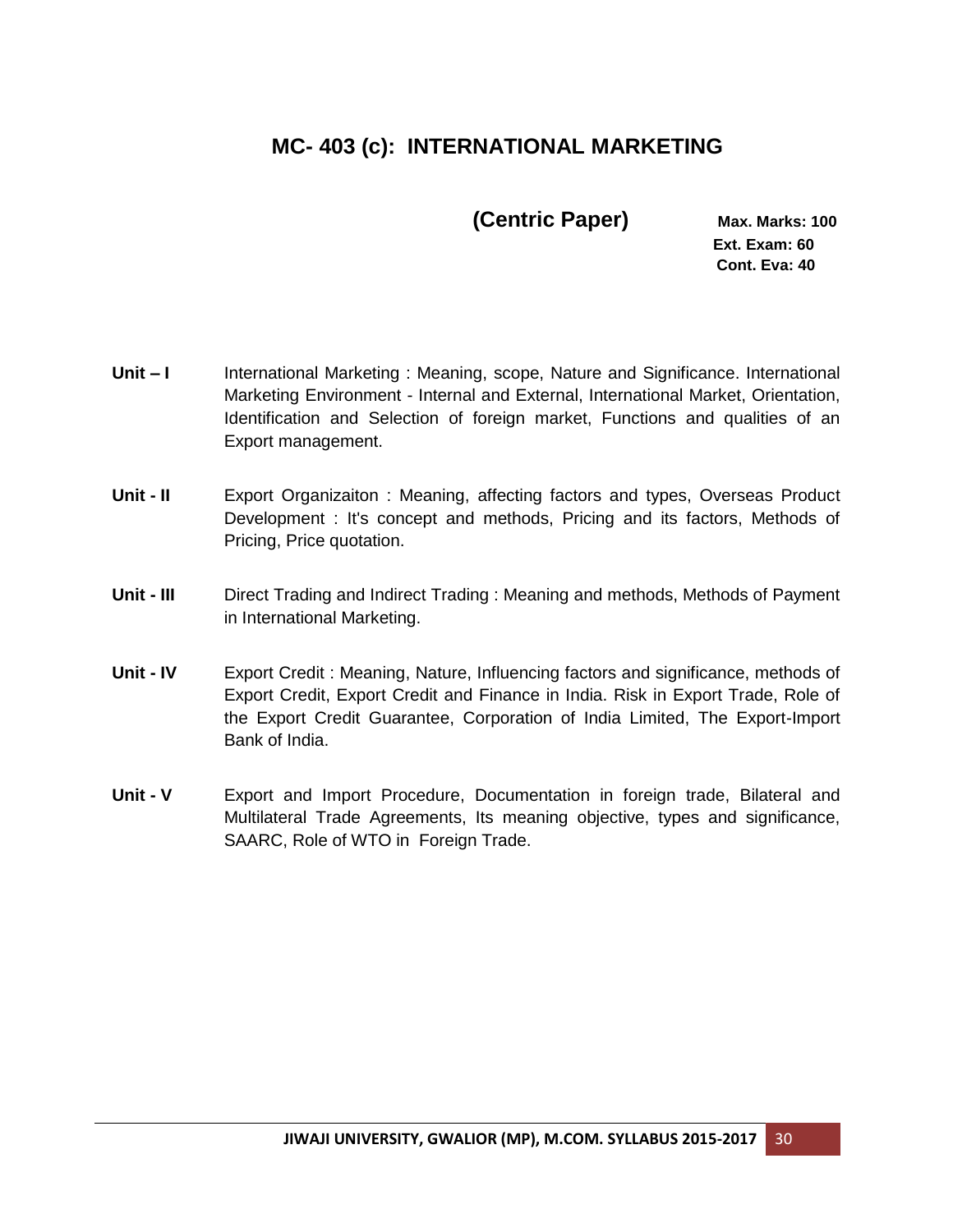# **MC- 403 (d): INSTITUTIONAL ACCOUNTING**

# **(Centric Paper) Max. Marks: 100**

 **Ext. Exam: 60 Cont. Eva: 40**

| Unit - I   | Accounting for Holding Company (with one subsidiary company only)                                                                       |
|------------|-----------------------------------------------------------------------------------------------------------------------------------------|
| Unit - II  | Accounts relating to Bank and Insurance Company (General & Life Insurance).                                                             |
| Unit - III | Double Accounts System - need, purpose form of presentation of final Account<br>of Electricity Companies. Gas, Water & Railway Company. |
| Unit - IV  | Government Accounting, Local Government. (Municipalities & Panchayat),<br>Accounting for co-operative societies                         |
| Unit - V   | Inflation Accounting, Human Resources Accounting.                                                                                       |

- R.G. Gupta & M Radhaswamy,Sultan Chual & Sons
- A Mukherjee, M. Hanif, Tata Macgraw
- Khandelwal & Khandwal, Ramesh Book Depot.
- S.M. Shukla. Special A/c. Sahitiya Bhawan .
- Shukla & Gerrewal Ad-A/c.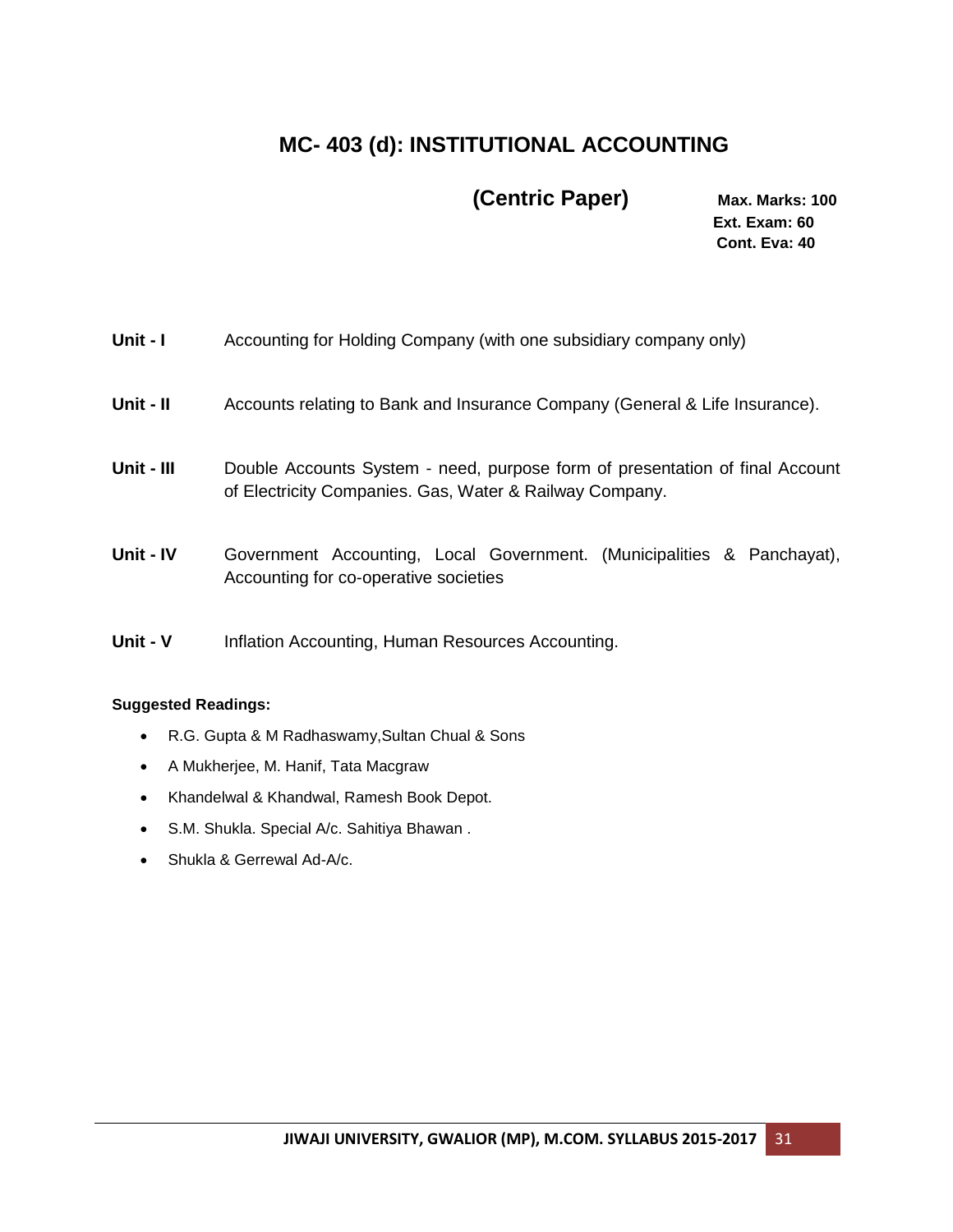# **MC- 404 (a): STRATEGIC FINANCIAL MANAGEMENT**

### **(Generic Paper) Max. Marks: 100**

 **Ext. Exam: 60 Cont. Eva: 40**

- **Unit I** Strategic Financial Management Concept, Objectives components and goals. Capital structure, Trade off model EPS analysis - ROI - ROE analysis. Cost volume Profit analysis and operating leverage. Financial leverage an effect on shareholders return.
- **Unit II** Financial Aspects of supply chain management and Distribution chain management. introduction. Strategic Vendor Management. Analytical Approaches for Investory cost Analysis. Strategic Product Pricing.
- **Unit - III** Financial Aspects of Corporate Restructuring. Concept, objective scope; Importance.
- **Unit - IV** Ethical Aspects of strategic Financial Management. Meaning, Concept & components. Ethical brand Equity Entrepreneurship and Ethical F.M.
- **Unit - V** Mutual Funds. Regulatory framework. Evaluation of various schemes of mutual funds.

- I.M. Pandey, Financial Management, Vikas Publication.
- G.P. Jakhotiya, Strategic Financial Management, Ramesh Book.
- S.P. Gupta : Financial Management (Hindi)
- V.K. Bhalla : Instrument Management S. Chand & Sons.
- Preeti Singh : Instrument Management, Himalayan
- P.V. Kulkarni : Financial Management
- Khan & Jain: Financial Management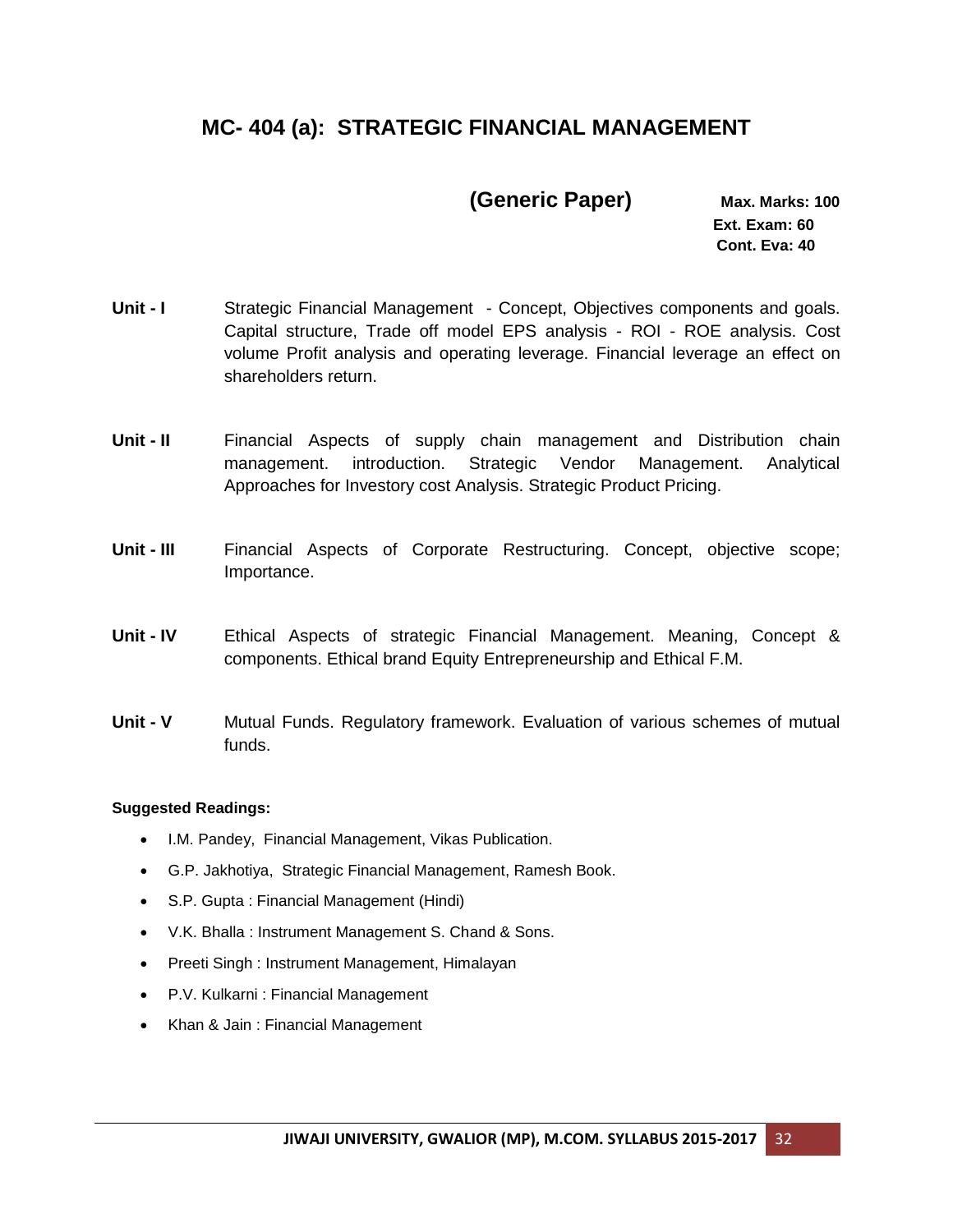# **MC- 404 (b): ECONOMICS LEGISLATION**

### **(Generic Paper) Max. Marks: 100**

 **Ext. Exam: 60 Cont. Eva: 40**

- **Unit I** The industries Development and Regulation Act 1951 Consumer protection Act 1986
- **Unit - II** Essential Commodities Act 1953 The standard of weight and measures Act 1976
- **Unit - III** Foreign Trade (Development and Regulation Act 1992) Foreign contribution (Regulation Act 1976.
- **Unit - IV** Securities and exchange Board of India Act 1992. Industrial companies (Special Provision Act).
- **Unit - V** Copyright Act 1957 Trade and Merchandise mark Act 1958. Registration Act 1988

- *Robert W. Emerson J.D. (2009),*[Business Law](http://www.amazon.com/gp/product/0764142402?ie=UTF8&tag=maawe-20&linkCode=as2&camp=1789&creative=390957&creativeASIN=0764142402) *– 5th Edition*
- Kenneth W. Clarkson, Roger LeRoy Miller, and Frank B. Cross (2010), Business Law: Text and [Cases](http://www.amazon.com/gp/product/0538470828?ie=UTF8&tag=maawe-20&linkCode=as2&camp=1789&creative=390957&creativeASIN=0538470828) *– 12th Edition Legal, Ethical, Global, and Corporate Environment*
- Mercantile Law 2 Vols. Set- [Arun Kumar.](http://www.google.co.in/search?tbo=p&tbm=bks&q=inauthor:%22Arun+Kumar%22)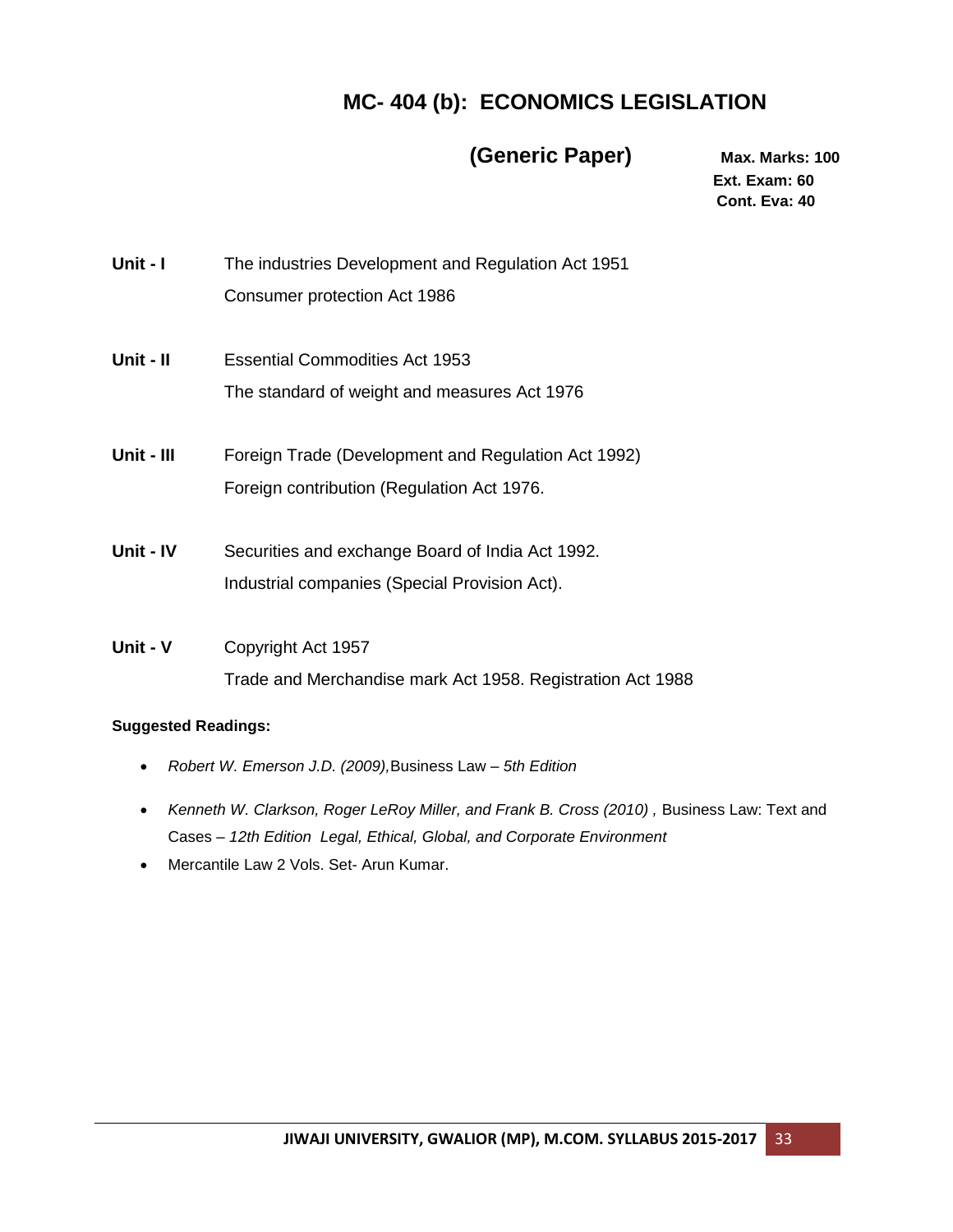# **MC- 404 (c): FOREIGN TRADE POLICIES – DOCUMENTATION AND PROCEDURE**

### **(Generic Paper) Max. Marks: 100**

 **Ext. Exam: 60 Cont. Eva: 40**

- Unit **I** Foreign Trade Policy Need, objectives, significance rationale types of documentation, obtaining export and import licence. **Unit - II** Processing an export order, preshipment Impection and quality control. **Unit - III** Foreign Exchange and GR Formalities Excise and Custom Clearance of export cargo. **Unit - IV** Shipment of goods and pot procedures customers clearance of import cargo.
- **Unit V** Pot shipment formalities and procedures claiming duty drawbacks and other benefits.

- India's Foreign Trade, [Anmol Publications.](http://www.infibeam.com/Books/anmol-publisher/)
- R K Sen, S Pan, Foreign Direct Investment and Trade in India [Deep & Deep Publications.](http://www.infibeam.com/Books/deep-deep-publisher/)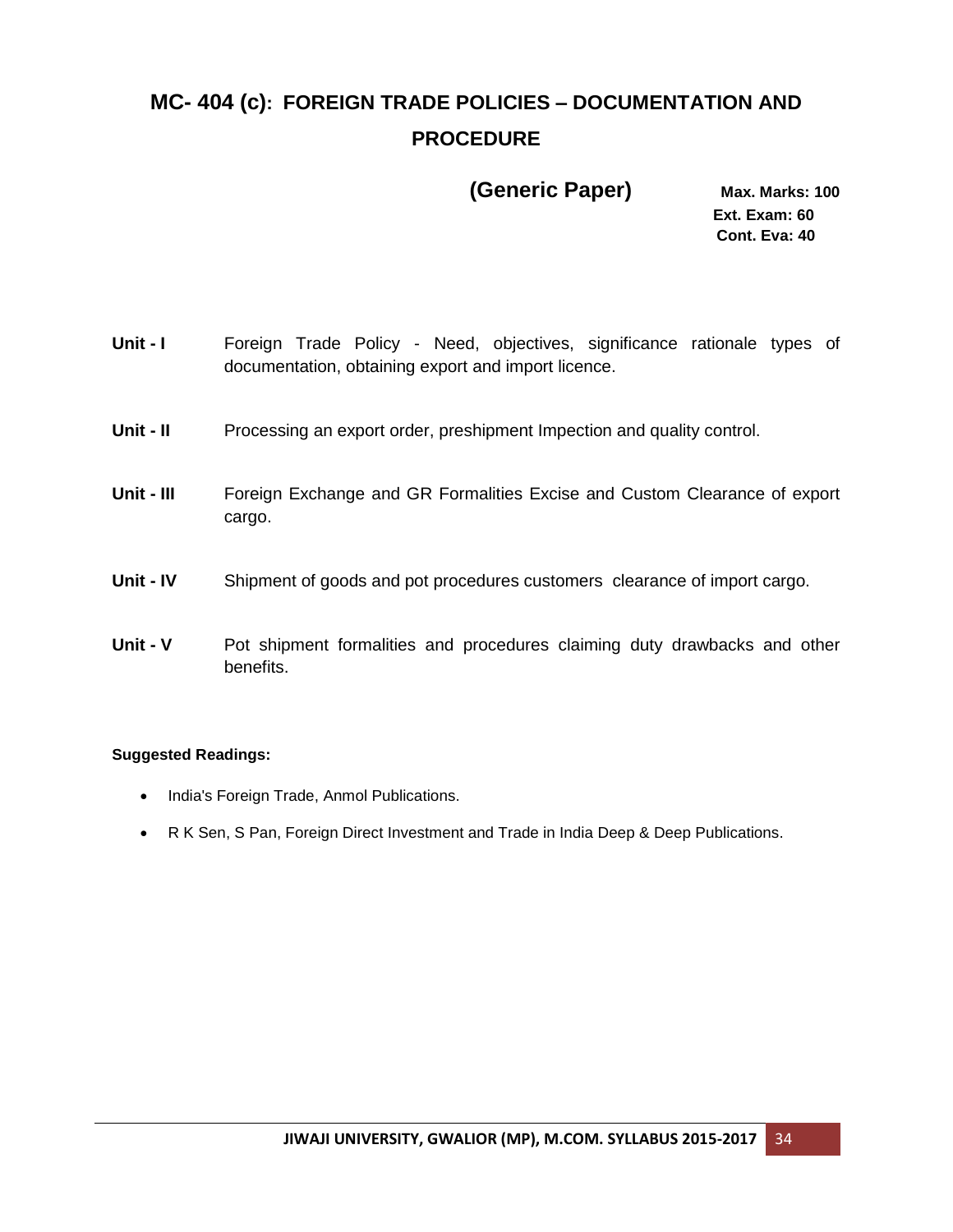# **MC- 404 (d): INDIRECT TAXES**

 **(Generic Paper) Max. Marks: 100**

 **Ext. Exam: 60 Cont. Eva: 40**

- **Unit I** Central Excise Duty Conduction, function, valuation of excise goods, clarification of goods, Rules of valuation, Computation of Advalorem Duty. Concept of CENVAT, Exemption of small scale, Administrative Set-up of Central Excise, M.P. Excise duty set/procedure.
- **Unit – II** Custom Duty Introduction, Definiation procedure of custom duty, Computation of custom duty**.**
- **Unit – III** Central Sales Tax Introduction, Important Term of Defunction Interstate Sales. Determination of Interstate Sales, Determination of Gross and Taxable Turnover.

**Unit - IV** MPVAT, Introduction, Tax Free Goods, Registration and Licensing of dealer, MPVAT - Assessment Procedure, Computation of Taxable Turnover and VAT, Tax Payment and Recovery of Tax input Tax, Rebate VAT, Authorities & Powers and Duties, Appeal and Revision.

**Unit - V** Introduction, Objectives, Service Tax - Basic of service Tax, Table sources, Valuation of taxable services for charging, Service Tax, Computation of Service Tax, Tax Return, Payment & Credit.

- Dr. HC Malhotra, Indirect Taxes (Hindi/English)
- Dr. Saklech, Sripul (Hindi/English)